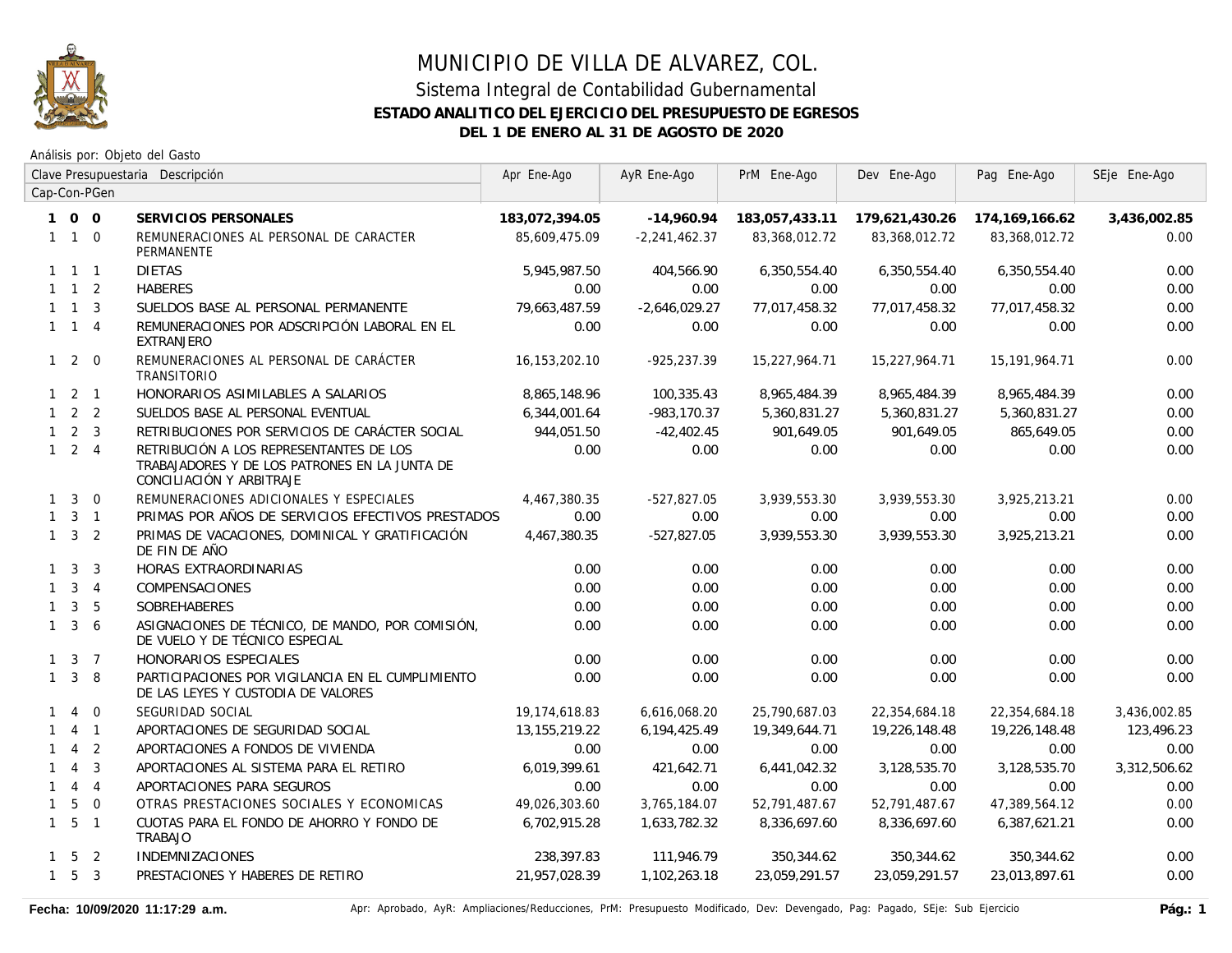

|              |                     |              | Clave Presupuestaria Descripción                                                             | Apr Ene-Ago   | AyR Ene-Ago     | PrM Ene-Ago   | Dev Ene-Ago   | Pag Ene-Ago   | SEje Ene-Ago |
|--------------|---------------------|--------------|----------------------------------------------------------------------------------------------|---------------|-----------------|---------------|---------------|---------------|--------------|
|              |                     | Cap-Con-PGen |                                                                                              |               |                 |               |               |               |              |
|              | $1\quad 5\quad 4$   |              | PRESTACIONES CONTRACTUALES                                                                   | 20,009,800.18 | 937.747.84      | 20,947,548.02 | 20,947,548.02 | 17,540,094.82 | 0.00         |
|              | $1\quad 5\quad 5$   |              | APOYOS A LA CAPACITACIÓN DE LOS SERVIDORES<br><b>PÚBLICOS</b>                                | 0.00          | 0.00            | 0.00          | 0.00          | 0.00          | 0.00         |
|              | $1\quad5$           | - 9          | OTRAS PRESTACIONES SOCIALES Y ECONÓMICAS                                                     | 118,161.92    | $-20,556.06$    | 97,605.86     | 97,605.86     | 97,605.86     | 0.00         |
| $\mathbf{1}$ |                     | 6 0          | <b>PREVISIONES</b>                                                                           | 6,684,218.96  | $-6,684,218.96$ | 0.00          | 0.00          | 0.00          | 0.00         |
|              | $1\quad 6\quad 1$   |              | PREVISIONES DE CARÁCTER LABORAL, ECONÓMICA Y DE<br>SEGURIDAD SOCIAL                          | 6,684,218.96  | $-6,684,218.96$ | 0.00          | 0.00          | 0.00          | 0.00         |
|              | $1 \quad 7 \quad 0$ |              | PAGO DE ESTIMULOS A SERVIDORES PUBLICOS                                                      | 1,957,195.12  | $-17,467.44$    | 1,939,727.68  | 1,939,727.68  | 1,939,727.68  | 0.00         |
|              | $1 \quad 7 \quad 1$ |              | <b>ESTÍMULOS</b>                                                                             | 1,957,195.12  | $-17,467.44$    | 1,939,727.68  | 1,939,727.68  | 1,939,727.68  | 0.00         |
|              | $1 \quad 7 \quad 2$ |              | <b>RECOMPENSAS</b>                                                                           | 0.00          | 0.00            | 0.00          | 0.00          | 0.00          | 0.00         |
| 2            | $0\quad 0$          |              | MATERIALES Y SUMINISTROS                                                                     | 8.058.142.40  | 4,817,187.73    | 12,875,330.13 | 11,153,813.01 | 8.941.884.21  | 1,721,517.12 |
|              | $2 \quad 1 \quad 0$ |              | MATERIALES DE ADMINISTRACION, EMISION DE<br>DOCUMENTOS Y ARTICULOS OFICIALES                 | 447,109.28    | 123, 165. 15    | 570,274.43    | 442,226.83    | 372,354.10    | 128,047.60   |
|              | $2 \quad 1 \quad 1$ |              | MATERIALES, ÚTILES Y EQUIPOS MENORES DE OFICINA                                              | 197,333.28    | 17,200.00       | 214,533.28    | 186,582.83    | 116,710.10    | 27,950.45    |
|              | $2 \quad 1 \quad 2$ |              | MATERIALES Y ÚTILES DE IMPRESIÓN Y REPRODUCCIÓN                                              | 8,000.00      | 3,895.80        | 11,895.80     | 11,895.80     | 11,895.80     | 0.00         |
|              | $2 \quad 1 \quad 3$ |              | MATERIAL ESTADÍSTICO Y GEOGRÁFICO                                                            | 0.00          | 0.00            | 0.00          | 0.00          | 0.00          | 0.00         |
|              | $2 \quad 1 \quad 4$ |              | MATERIALES, ÚTILES Y EQUIPOS MENORES DE<br>TECNOLOGÍAS DE LA INFORMACIÓN Y COMUNICACIONES    | 56,400.00     | 0.00            | 56,400.00     | 47.599.00     | 47,599.00     | 8,801.00     |
|              | $2 \quad 1 \quad 5$ |              | MATERIAL IMPRESO E INFORMACIÓN DIGITAL                                                       | 133,376.00    | 41,069.35       | 174,445.35    | 122,466.56    | 122,466.56    | 51,978.79    |
|              | $2 \t1 \t6$         |              | MATERIAL DE LIMPIEZA                                                                         | 52,000.00     | 61,000.00       | 113,000.00    | 73,682.64     | 73,682.64     | 39,317.36    |
|              | $2 \t1 \t7$         |              | MATERIALES Y ÚTILES DE ENSEÑANZA                                                             | 0.00          | 0.00            | 0.00          | 0.00          | 0.00          | 0.00         |
|              | $2 \quad 1 \quad 8$ |              | MATERIALES PARA EL REGISTRO E IDENTIFICACIÓN DE<br><b>BIENES Y PERSONAS</b>                  | 0.00          | 0.00            | 0.00          | 0.00          | 0.00          | 0.00         |
|              | $2\quad 2\quad 0$   |              | ALIMENTOS Y UTENSILIOS                                                                       | 102,408.00    | $-17,619.00$    | 84,789.00     | 83,945.00     | 82.715.00     | 844.00       |
|              | $2 \quad 2 \quad 1$ |              | PRODUCTOS ALIMENTICIOS PARA PERSONAS                                                         | 90.408.00     | $-18,368.00$    | 72.040.00     | 83,196.00     | 81,966.00     | $-11,156.00$ |
|              | $2 \quad 2 \quad 2$ |              | PRODUCTOS ALIMENTICIOS PARA ANIMALES                                                         | 12,000.00     | 0.00            | 12,000.00     | 0.00          | 0.00          | 12,000.00    |
|              | $2 \quad 2 \quad 3$ |              | UTENSILIOS PARA EL SERVICIO DE ALIMENTACIÓN                                                  | 0.00          | 749.00          | 749.00        | 749.00        | 749.00        | 0.00         |
|              | $2 \quad 3 \quad 0$ |              | MATERIAS PRIMAS Y MATERIALES DE PRODUCCION Y<br>COMERCIALIZACION                             | 0.00          | 0.00            | 0.00          | 0.00          | 0.00          | 0.00         |
|              | $2 \quad 3 \quad 1$ |              | PRODUCTOS ALIMENTICIOS, AGROPECUARIOS Y<br>FORESTALES ADQUIRIDOS COMO MATERIA PRIMA          | 0.00          | 0.00            | 0.00          | 0.00          | 0.00          | 0.00         |
|              | $2 \quad 3 \quad 2$ |              | INSUMOS TEXTILES ADQUIRIDOS COMO MATERIA PRIMA                                               | 0.00          | 0.00            | 0.00          | 0.00          | 0.00          | 0.00         |
|              | $2 \quad 3 \quad 3$ |              | PRODUCTOS DE PAPEL, CARTÓN E IMPRESOS<br>ADQUIRIDOS COMO MATERIA PRIMA                       | 0.00          | 0.00            | 0.00          | 0.00          | 0.00          | 0.00         |
|              | $2 \quad 3 \quad 4$ |              | COMBUSTIBLES, LUBRICANTES, ADITIVOS, CARBÓN Y SUS<br>DERIVADOS ADQUIRIDOS COMO MATERIA PRIMA | 0.00          | 0.00            | 0.00          | 0.00          | 0.00          | 0.00         |
|              | $2 \quad 3 \quad 5$ |              | PRODUCTOS QUÍMICOS, FARMACÉUTICOS Y DE<br>LABORATORIO ADQUIRIDOS COMO MATERIA PRIMA          | 0.00          | 0.00            | 0.00          | 0.00          | 0.00          | 0.00         |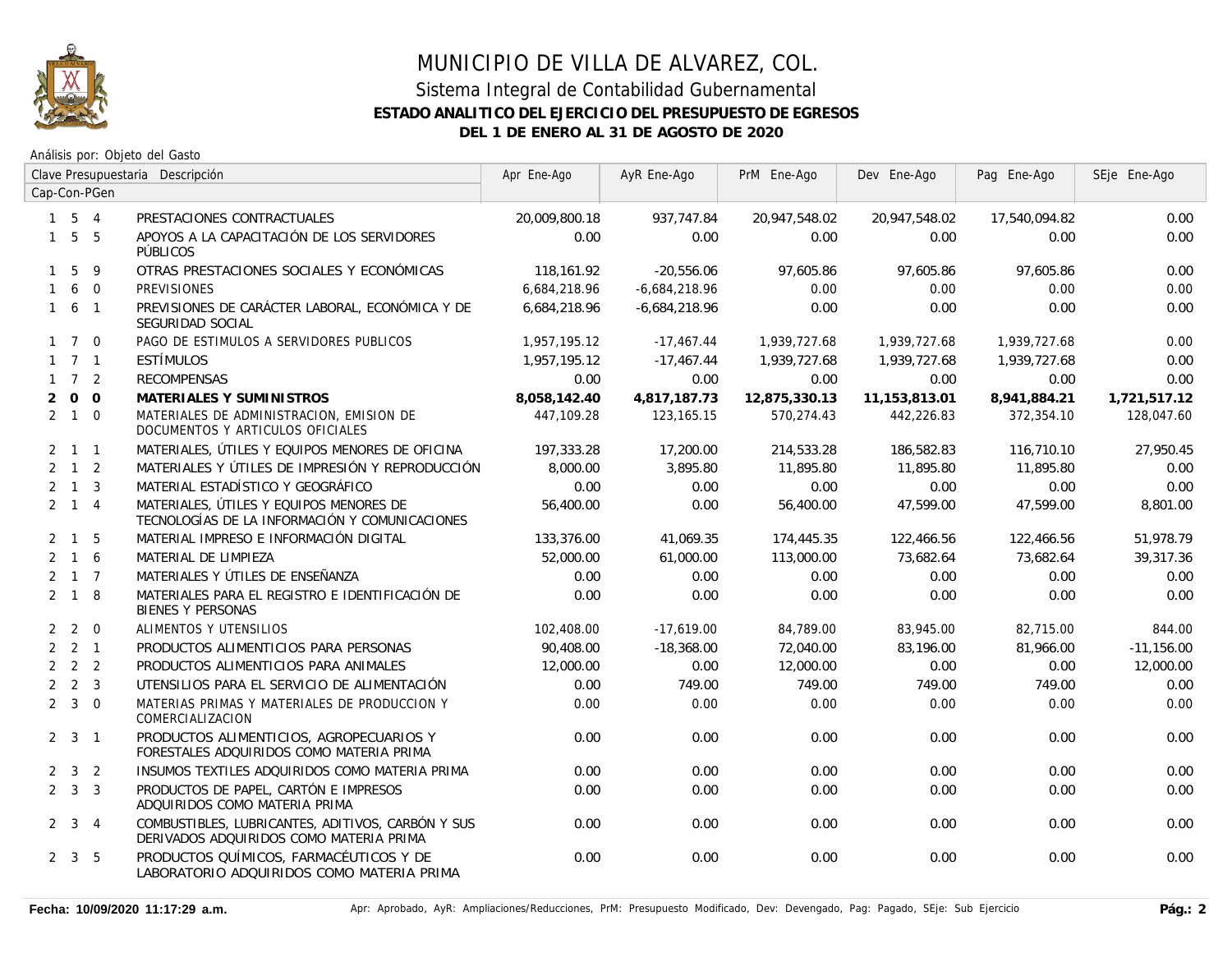

Análisis por: Objeto del Gasto

|                | Clave Presupuestaria Descripción |                |                                                                                         | Apr Ene-Ago  | AyR Ene-Ago  | PrM Ene-Ago  | Dev Ene-Ago  | Pag Ene-Ago  | SEje Ene-Ago |
|----------------|----------------------------------|----------------|-----------------------------------------------------------------------------------------|--------------|--------------|--------------|--------------|--------------|--------------|
|                |                                  | Cap-Con-PGen   |                                                                                         |              |              |              |              |              |              |
|                | $2 \quad 3 \quad 6$              |                | PRODUCTOS METÁLICOS Y A BASE DE MINERALES NO<br>METÁLICOS ADQUIRIDOS COMO MATERIA PRIMA | 0.00         | 0.00         | 0.00         | 0.00         | 0.00         | 0.00         |
|                | $2 \quad 3 \quad 7$              |                | PRODUCTOS DE CUERO, PIEL, PLÁSTICO Y HULE<br>ADQUIRIDOS COMO MATERIA PRIMA              | 0.00         | 0.00         | 0.00         | 0.00         | 0.00         | 0.00         |
| $\mathbf{2}$   | $\mathbf{3}$                     | 8              | MERCANCÍAS ADQUIRIDAS PARA SU COMERCIALIZACIÓN                                          | 0.00         | 0.00         | 0.00         | 0.00         | 0.00         | 0.00         |
| $\overline{2}$ | $\mathbf{3}$                     | 9              | OTROS PRODUCTOS ADQUIRIDOS COMO MATERIA PRIMA                                           | 0.00         | 0.00         | 0.00         | 0.00         | 0.00         | 0.00         |
| $\overline{2}$ | $\overline{4}$                   | $\overline{0}$ | MATERIALES Y ARTICULOS DE CONSTRUCCION Y DE<br><b>REPARACION</b>                        | 1,156,560.00 | 236,384.24   | 1,392,944.24 | 1,110,998.55 | 1,091,452.12 | 281,945.69   |
| $\mathbf{2}$   | $\overline{4}$                   | $\overline{1}$ | PRODUCTOS MINERALES NO METÁLICOS                                                        | 64,000.00    | $-39,393.05$ | 24,606.95    | 16,379.64    | 16,379.64    | 8,227.31     |
| $\overline{2}$ | $\overline{4}$                   | 2              | CEMENTO Y PRODUCTOS DE CONCRETO                                                         | 4,800.00     | 19,356.25    | 24,156.25    | 24,156.25    | 22,140.22    | 0.00         |
| $\overline{2}$ | $\overline{4}$                   | 3              | CAL, YESO Y PRODUCTOS DE YESO                                                           | 24,000.00    | 0.00         | 24,000.00    | 251.57       | 199.37       | 23,748.43    |
| $\overline{2}$ | $\overline{4}$                   | $\overline{4}$ | MADERA Y PRODUCTOS DE MADERA                                                            | 6,400.00     | 0.00         | 6,400.00     | 32.00        | 32.00        | 6,368.00     |
| $\overline{2}$ | $\overline{4}$                   | 5              | VIDRIO Y PRODUCTOS DE VIDRIO                                                            | 0.00         | 0.00         | 0.00         | 0.00         | 0.00         | 0.00         |
| $\overline{2}$ | $\overline{4}$                   | 6              | MATERIAL ELÉCTRICO Y ELECTRÓNICO                                                        | 826,800.00   | 109,912.27   | 936,712.27   | 780,809.18   | 780,141.02   | 155,903.09   |
| $\overline{2}$ | $\overline{4}$                   | $\overline{7}$ | ARTÍCULOS METÁLICOS PARA LA CONSTRUCCIÓN                                                | 40,000.00    | 0.00         | 40,000.00    | 9,678.86     | 6,752.59     | 30,321.14    |
| $\overline{2}$ | $\overline{4}$                   | 8              | MATERIALES COMPLEMENTARIOS                                                              | 0.00         | 0.00         | 0.00         | 0.00         | 0.00         | 0.00         |
| $\overline{2}$ | $\overline{4}$                   | 9              | OTROS MATERIALES Y ARTÍCULOS DE CONSTRUCCIÓN Y<br>REPARACIÓN                            | 190,560.00   | 146,508.77   | 337,068.77   | 279,691.05   | 265,807.28   | 57,377.72    |
| $\overline{2}$ | 5                                | $\overline{0}$ | PRODUCTOS QUIMICOS, FARMACEUTICOS Y DE<br><b>LABORATORIO</b>                            | 17,040.00    | 0.00         | 17,040.00    | 179.80       | 179.80       | 16,860.20    |
| $\mathbf{2}$   | 5                                | $\overline{1}$ | PRODUCTOS QUÍMICOS BÁSICOS                                                              | 0.00         | 0.00         | 0.00         | 0.00         | 0.00         | 0.00         |
| $\overline{2}$ | 5                                | $\overline{2}$ | FERTILIZANTES, PESTICIDAS Y OTROS AGROQUÍMICOS                                          | 6,000.00     | 0.00         | 6,000.00     | 0.00         | 0.00         | 6,000.00     |
| $\overline{2}$ | 5                                | 3              | MEDICINAS Y PRODUCTOS FARMACÉUTICOS                                                     | 8,000.00     | 0.00         | 8,000.00     | 179.80       | 179.80       | 7,820.20     |
| $\overline{2}$ | 5                                | $\overline{4}$ | MATERIALES, ACCESORIOS Y SUMINISTROS MÉDICOS                                            | 0.00         | 0.00         | 0.00         | 0.00         | 0.00         | 0.00         |
| $\overline{2}$ | $5\overline{)}$                  | 5              | MATERIALES, ACCESORIOS Y SUMINISTROS DE<br><b>LABORATORIO</b>                           | 0.00         | 0.00         | 0.00         | 0.00         | 0.00         | 0.00         |
| $\overline{2}$ | 5                                | 6              | FIBRAS SINTÉTICAS, HULES, PLÁSTICOS Y DERIVADOS                                         | 3,040.00     | 0.00         | 3,040.00     | 0.00         | 0.00         | 3,040.00     |
| $\overline{2}$ | 5                                | 9              | OTROS PRODUCTOS QUÍMICOS                                                                | 0.00         | 0.00         | 0.00         | 0.00         | 0.00         | 0.00         |
| $\overline{2}$ | 6                                | $\overline{0}$ | COMBUSTIBLES, LUBRICANTES Y ADITIVOS                                                    | 5,720,521.12 | 356,933.24   | 6,077,454.36 | 5,611,936.58 | 5,415,869.90 | 465,517.78   |
| $\overline{2}$ | 6                                | $\overline{1}$ | COMBUSTIBLES, LUBRICANTES Y ADITIVOS                                                    | 5,720,521.12 | 356,933.24   | 6,077,454.36 | 5,611,936.58 | 5,415,869.90 | 465,517.78   |
| $\overline{2}$ | 6                                | $\overline{2}$ | CARBÓN Y SUS DERIVADOS                                                                  | 0.00         | 0.00         | 0.00         | 0.00         | 0.00         | 0.00         |
|                | $2 \quad 7 \quad 0$              |                | VESTUARIO, BLANCOS, PRENDAS DE PROTECCION Y<br>ARTICULOS DEPORTIVOS                     | 379,416.00   | 4,076,260.00 | 4,455,676.00 | 3,737,919.02 | 1,831,783.82 | 717,756.98   |
|                | $2 \quad 7 \quad 1$              |                | <b>VESTUARIO Y UNIFORMES</b>                                                            | 288,008.00   | 2,723,600.00 | 3,011,608.00 | 2,384,850.96 | 478,715.76   | 626,757.04   |
|                | $2 \quad 7 \quad 2$              |                | PRENDAS DE SEGURIDAD Y PROTECCIÓN PERSONAL                                              | 85,408.00    | 1,352,660.00 | 1,438,068.00 | 1,353,068.06 | 1,353,068.06 | 84,999.94    |
|                | $2 \quad 7 \quad 3$              |                | ARTÍCULOS DEPORTIVOS                                                                    | 6,000.00     | 0.00         | 6,000.00     | 0.00         | 0.00         | 6,000.00     |
|                | $2 \quad 7 \quad 4$              |                | PRODUCTOS TEXTILES                                                                      | 0.00         | 0.00         | 0.00         | 0.00         | 0.00         | 0.00         |
|                | $2 \quad 7 \quad 5$              |                | BLANCOS Y OTROS PRODUCTOS TEXTILES, EXCEPTO                                             | 0.00         | 0.00         | 0.00         | 0.00         | 0.00         | 0.00         |

Fecha: 10/09/2020 11:17:29 a.m. **Aprical Access** Aprical AyR: Ampliaciones/Reducciones, PrM: Presupuesto Modificado, Dev: Devengado, Pag: Pagado, SEje: Sub Ejercicio Pág.: 3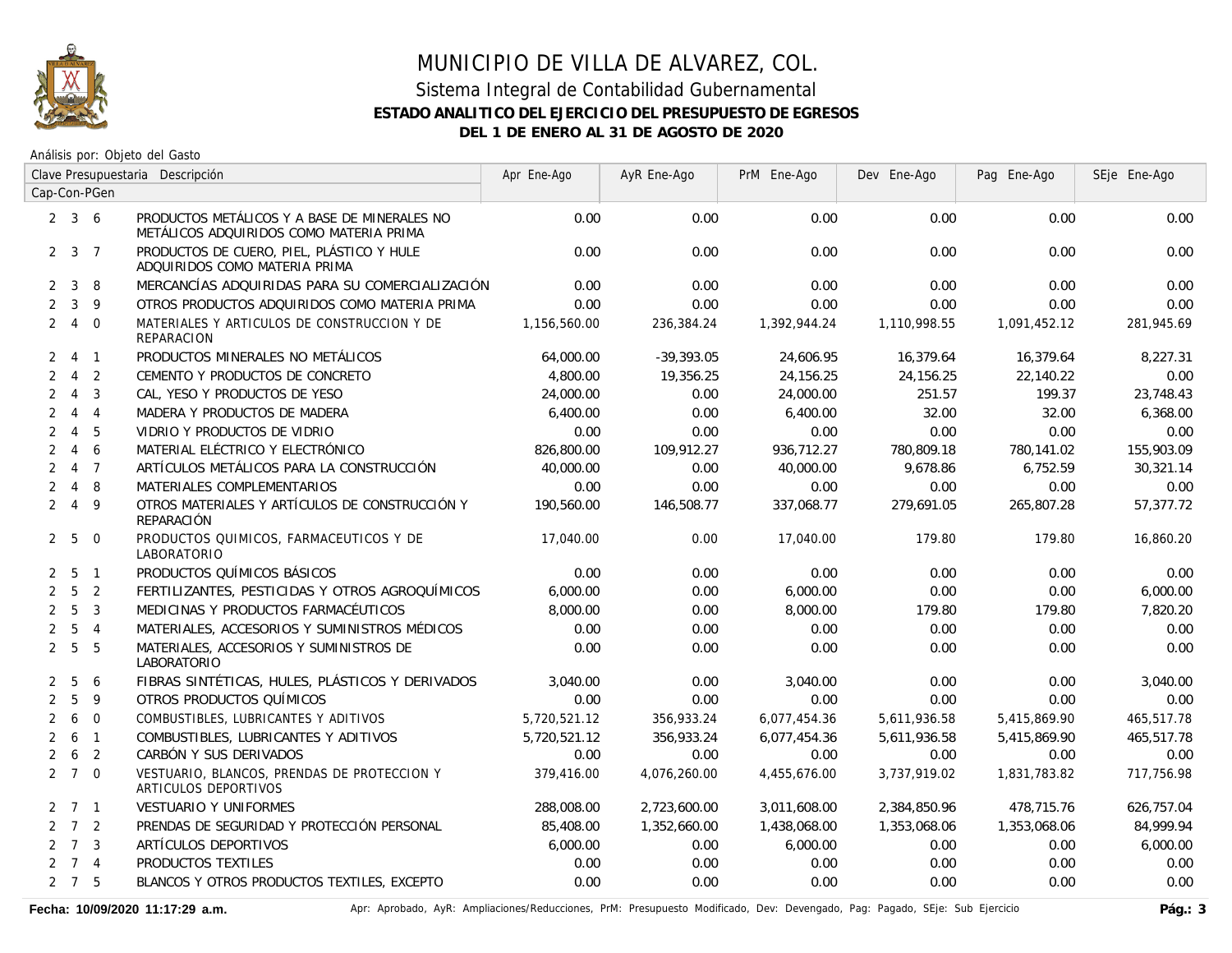

|   | Clave Presupuestaria Descripción |                | Apr Ene-Ago                                                                                               | AyR Ene-Ago   | PrM Ene-Ago   | Dev Ene-Ago   | Pag Ene-Ago   | SEje Ene-Ago  |              |
|---|----------------------------------|----------------|-----------------------------------------------------------------------------------------------------------|---------------|---------------|---------------|---------------|---------------|--------------|
|   |                                  | Cap-Con-PGen   |                                                                                                           |               |               |               |               |               |              |
|   |                                  |                | PRENDAS DE VESTIR                                                                                         |               |               |               |               |               |              |
|   | 280                              |                | MATERIALES Y SUMINISTROS PARA SEGURIDAD                                                                   | 0.00          | 0.00          | 0.00          | 0.00          | 0.00          | 0.00         |
| 2 | 8 1                              |                | SUSTANCIAS Y MATERIALES EXPLOSIVOS                                                                        | 0.00          | 0.00          | 0.00          | 0.00          | 0.00          | 0.00         |
| 2 | 8                                | $\overline{2}$ | MATERIALES DE SEGURIDAD PÚBLICA                                                                           | 0.00          | 0.00          | 0.00          | 0.00          | 0.00          | 0.00         |
|   | $2 \quad 8$                      | $\overline{3}$ | PRENDAS DE PROTECCIÓN PARA SEGURIDAD PÚBLICA Y<br><b>NACIONAL</b>                                         | 0.00          | 0.00          | 0.00          | 0.00          | 0.00          | 0.00         |
| 2 | 9                                | $\Omega$       | HERRAMIENTAS, REFACCIONES Y ACCESORIOS MENORES                                                            | 235,088.00    | 42,064.10     | 277,152.10    | 166.607.23    | 147,529.47    | 110,544.87   |
|   | 291                              |                | <b>HERRAMIENTAS MENORES</b>                                                                               | 191,640.00    | $-2,577.35$   | 189,062.65    | 80,762.84     | 80,273.30     | 108,299.81   |
|   | $2 \quad 9 \quad 2$              |                | REFACCIONES Y ACCESORIOS MENORES DE EDIFICIOS                                                             | 4,800.00      | 3,609.64      | 8,409.64      | 6,874.84      | 6,125.77      | 1,534.80     |
|   | $2\quad 9\quad 3$                |                | REFACCIONES Y ACCESORIOS MENORES DE MOBILIARIO<br>Y EQUIPO DE ADMINISTRACIÓN, EDUCACIONAL Y<br>RECREATIVO | 0.00          | 0.00          | 0.00          | 0.00          | 0.00          | 0.00         |
|   | $2 \quad 9 \quad 4$              |                | REFACCIONES Y ACCESORIOS MENORES DE EQUIPO DE<br>CÓMPUTO Y TECNOLOGÍAS DE LA INFORMACIÓN                  | 0.00          | 0.00          | 0.00          | 0.00          | 0.00          | 0.00         |
|   | 295                              |                | REFACCIONES Y ACCESORIOS MENORES DE EQUIPO E<br>INSTRUMENTAL MÉDICO Y DE LABORATORIO                      | 0.00          | 0.00          | 0.00          | 0.00          | 0.00          | 0.00         |
|   | 296                              |                | REFACCIONES Y ACCESORIOS MENORES DE EQUIPO DE<br>TRANSPORTE                                               | 5,608.00      | 2,815.55      | 8,423.55      | 8,423.55      | 8,423.55      | 0.00         |
|   | 2 9 7                            |                | REFACCIONES Y ACCESORIOS MENORES DE EQUIPO DE<br>DEFENSA Y SEGURIDAD                                      | 16,000.00     | 8,000.00      | 24,000.00     | 23,692.97     | 23,692.97     | 307.03       |
|   | 298                              |                | REFACCIONES Y ACCESORIOS MENORES DE MAQUINARIA<br>Y OTROS EQUIPOS                                         | 13,840.00     | 28,616.26     | 42,456.26     | 42,122.94     | 24,283.79     | 333.32       |
|   | 299                              |                | REFACCIONES Y ACCESORIOS MENORES OTROS BIENES<br><b>MUEBLES</b>                                           | 3,200.00      | 1,600.00      | 4,800.00      | 4,730.09      | 4,730.09      | 69.91        |
| 3 |                                  | $0\quad 0$     | SERVICIOS GENERALES                                                                                       | 39,468,709.59 | 11,818,194.43 | 51,286,904.02 | 44,736,867.09 | 38,645,801.23 | 6,550,036.93 |
| 3 |                                  | $1\quad 0$     | SERVICIOS BÁSICOS                                                                                         | 16,908,666.64 | 752,042.93    | 17,660,709.57 | 13,713,679.04 | 13,618,381.53 | 3,947,030.53 |
| 3 | $1 \quad 1$                      |                | ENERGÍA ELÉCTRICA                                                                                         | 16,586,666.64 | 609,549.74    | 17,196,216.38 | 13,313,505.44 | 13,260,258.44 | 3,882,710.94 |
| 3 | $1\quad 2$                       |                | GAS                                                                                                       | 0.00          | 0.00          | 0.00          | 0.00          | 0.00          | 0.00         |
| 3 | $\overline{1}$                   | $\overline{3}$ | <b>AGUA</b>                                                                                               | 12,000.00     | $-107.16$     | 11,892.84     | 3,321.00      | 3,321.00      | 8,571.84     |
| 3 | $\overline{1}$                   | $\overline{4}$ | TELEFONÍA TRADICIONAL                                                                                     | 160,000.00    | 0.00          | 160,000.00    | 110,245.45    | 99,501.58     | 49,754.55    |
| 3 | $\overline{1}$                   | 5              | TELEFONÍA CELULAR                                                                                         | 0.00          | 0.00          | 0.00          | 0.00          | 0.00          | 0.00         |
| 3 | $1\quad6$                        |                | SERVICIOS DE TELECOMUNICACIONES Y SATELITES.                                                              | 0.00          | 0.00          | 0.00          | 0.00          | 0.00          | 0.00         |
|   | $3 \t1 \t7$                      |                | SERVICIOS DE ACCESO DE INTERNET. REDES Y<br>PROCESAMIENTO DE INFORMACION                                  | 144,000.00    | 136,923.35    | 280,923.35    | 280,923.35    | 249.952.71    | 0.00         |
| 3 | $\overline{1}$                   | -8             | SERVICIOS POSTALES Y TELEGRAFICOS                                                                         | 6,000.00      | 5.677.00      | 11,677.00     | 5,683.80      | 5,347.80      | 5,993.20     |
| 3 | 1 9                              |                | SERVICIOS INTEGRALES Y OTROS SERVICIOS                                                                    | 0.00          | 0.00          | 0.00          | 0.00          | 0.00          | 0.00         |
| 3 |                                  | $2 \quad 0$    | SERVICIOS DE ARRENDAMIENTO                                                                                | 6,837,143.46  | 2,180,999.84  | 9,018,143.30  | 8,894,553.20  | 6,517,141.92  | 123,590.10   |
|   | $3 \quad 2 \quad 1$              |                | ARRENDAMIENTO DE TERRENOS                                                                                 | 0.00          | 0.00          | 0.00          | 0.00          | 0.00          | 0.00         |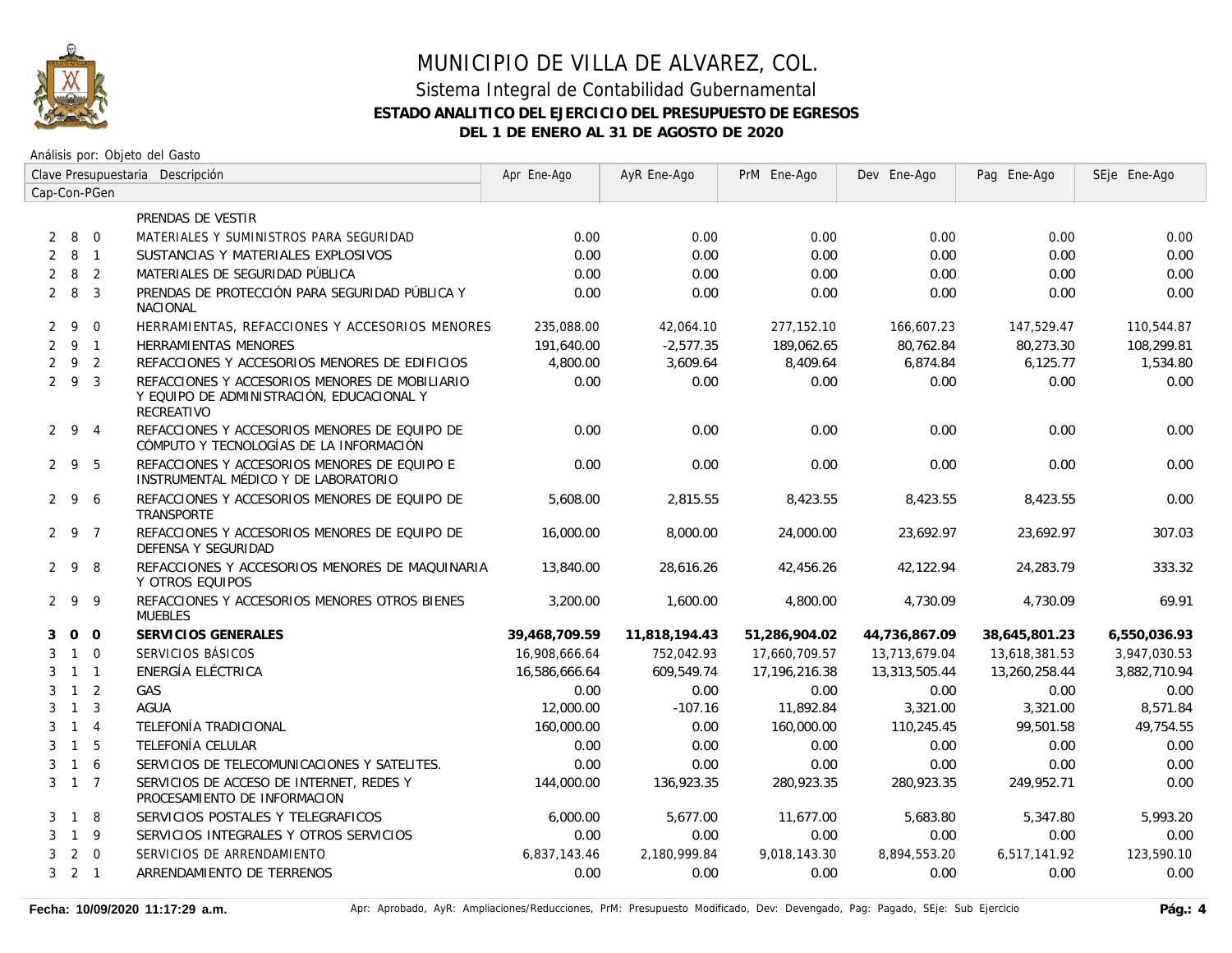

## MUNICIPIO DE VILLA DE ALVAREZ, COL. Sistema Integral de Contabilidad Gubernamental

#### **ESTADO ANALITICO DEL EJERCICIO DEL PRESUPUESTO DE EGRESOS**

**DEL 1 DE ENERO AL 31 DE AGOSTO DE 2020**

Análisis por: Objeto del Gasto

|   |                     |                 | Clave Presupuestaria Descripción                                                                           | Apr Ene-Ago  | AyR Ene-Ago   | PrM Ene-Ago  | Dev Ene-Ago  | Pag Ene-Ago  | SEje Ene-Ago |
|---|---------------------|-----------------|------------------------------------------------------------------------------------------------------------|--------------|---------------|--------------|--------------|--------------|--------------|
|   |                     | Cap-Con-PGen    |                                                                                                            |              |               |              |              |              |              |
|   | $3 \quad 2 \quad 2$ |                 | ARRENDAMIENTO DE EDIFICIOS                                                                                 | 120,000.00   | 60,160.16     | 180,160.16   | 120,107.16   | 120,107.16   | 60,053.00    |
| 3 | 2 <sup>3</sup>      |                 | ARRENDAMIENTO DE MOBILIARIO Y EQUIPO DE<br>ADMINISTRACIÓN, EDUCACIONAL Y RECREATIVO                        | 0.00         | 0.00          | 0.00         | 0.00         | 0.00         | 0.00         |
| 3 |                     | $2 \quad 4$     | ARRENDAMIENTO DE EQUIPO E INSTRUMENTAL MÉDICO Y<br>DE LABORATORIO                                          | 0.00         | 0.00          | 0.00         | 0.00         | 0.00         | 0.00         |
| 3 | $\overline{2}$      | 5               | ARRENDAMIENTO DE EQUIPO DE TRANSPORTE                                                                      | 6,707,543.46 | 2,120,839.68  | 8,828,383.14 | 8,774,446.04 | 6,397,034.76 | 53,937.10    |
| 3 |                     | $2\overline{6}$ | ARRENDAMIENTO DE MAQUINARIA, OTROS EQUIPOS Y<br><b>HERRAMIENTAS</b>                                        | 0.00         | 0.00          | 0.00         | 0.00         | 0.00         | 0.00         |
| 3 |                     | 2 7             | ARRENDAMIENTO DE ACTIVOS INTANGIBLES                                                                       | 0.00         | 0.00          | 0.00         | 0.00         | 0.00         | 0.00         |
| 3 |                     | $2 \quad 8$     | ARRENDAMIENTO FINANCIERO                                                                                   | 0.00         | 0.00          | 0.00         | 0.00         | 0.00         | 0.00         |
| 3 |                     | $2 \quad 9$     | OTROS ARRENDAMIENTOS                                                                                       | 9,600.00     | 0.00          | 9,600.00     | 0.00         | 0.00         | 9,600.00     |
| 3 |                     | $3 \quad 0$     | SERVICIOS PROFESIONALES, CIENTIFICOS, TECNICOS Y<br>OTROS SERVICIOS                                        | 3,936,552.00 | 2,115,522.21  | 6,052,074.21 | 4,551,304.35 | 4,489,129.38 | 1,500,769.86 |
| 3 | $\mathbf{3}$        | $\overline{1}$  | SERVICIOS LEGALES, DE CONTABILIDAD, AUDITORÍA Y<br><b>RELACIONADOS</b>                                     | 352,000.00   | 0.00          | 352,000.00   | 76.359.89    | 76.359.89    | 275,640.11   |
|   | $3 \quad 3 \quad 2$ |                 | SERVICIOS DE DISEÑO, ARQUITECTURA, INGENIERÍA Y<br>ACTIVIDADES RELACIONADAS                                | 0.00         | 0.00          | 0.00         | 0.00         | 0.00         | 0.00         |
|   | $3 \quad 3 \quad 3$ |                 | SERVICIOS DE CONSULTORÍA ADMINISTRATIVA,<br>PROCESOS, TÉCNICA Y EN TECNOLOGÍAS DE LA<br><b>INFORMACIÓN</b> | 3.001.336.00 | 1.849.960.72  | 4,851,296.72 | 4,344,701.04 | 4.301.097.04 | 506,595.68   |
| 3 |                     | $3 \quad 4$     | SERVICIOS DE CAPACITACIÓN                                                                                  | 200,008.00   | $-300,000.00$ | $-99,992.00$ | 0.00         | 0.00         | $-99,992.00$ |
| 3 |                     | 3 <sub>5</sub>  | SERVICIOS DE INVESTIGACIÓN CIENTÍFICA Y<br><b>DESARROLLO</b>                                               | 0.00         | 0.00          | 0.00         | 0.00         | 0.00         | 0.00         |
| 3 | $\mathbf{3}$        | 6               | SERVICIOS DE APOYO ADMINISTRATIVO, TRADUCCIÓN,<br>FOTOCOPIADO E IMPRESIÓN                                  | 383,208.00   | 854.89        | 384,062.89   | 130,243.42   | 111,672.45   | 253,819.47   |
| 3 |                     | 3 <sub>7</sub>  | SERVICIOS DE PROTECCIÓN Y SEGURIDAD                                                                        | 0.00         | 0.00          | 0.00         | 0.00         | 0.00         | 0.00         |
| 3 | 3                   | 8               | SERVICIOS DE VIGILANCIA                                                                                    | 0.00         | 0.00          | 0.00         | 0.00         | 0.00         | 0.00         |
| 3 | 3                   | 9               | SERVICIOS PROFESIONALES, CIENTÍFICOS Y TÉCNICOS<br><b>INTEGRALES</b>                                       | 0.00         | 564,706.60    | 564,706.60   | 0.00         | 0.00         | 564,706.60   |
| 3 | $\overline{4}$      | $\overline{0}$  | SERVICIOS FINANCIEROS, BANCARIOS Y COMERCIALES                                                             | 1,118,042.96 | 424,441.91    | 1,542,484.87 | 1,140,846.14 | 1,140,846.14 | 401,638.73   |
| 3 |                     | $4 \quad 1$     | SERVICIOS FINANCIEROS Y BANCARIOS                                                                          | 284,000.00   | 424,441.91    | 708,441.91   | 544,625.45   | 544,625.45   | 163,816.46   |
| 3 | $\overline{4}$      | $\overline{2}$  | SERVICIOS DE COBRANZA, INVESTIGACIÓN CREDITICIA Y<br><b>SIMILAR</b>                                        | 834,042.96   | 0.00          | 834,042.96   | 596,220.69   | 596,220.69   | 237,822.27   |
| 3 |                     | 4 3             | SERVICIOS DE RECAUDACIÓN, TRASLADO Y CUSTODIA DE<br><b>VALORES</b>                                         | 0.00         | 0.00          | 0.00         | 0.00         | 0.00         | 0.00         |
| 3 |                     | $4 \quad 4$     | SEGUROS DE RESPONSABILIDAD PATRIMONIAL Y FIANZAS                                                           | 0.00         | 0.00          | 0.00         | 0.00         | 0.00         | 0.00         |
| 3 | $\overline{4}$      | 5               | SEGURO DE BIENES PATRIMONIALES                                                                             | 0.00         | 0.00          | 0.00         | 0.00         | 0.00         | 0.00         |
| 3 | 4                   | 6               | ALMACENAJE, ENVASE Y EMBALAJE                                                                              | 0.00         | 0.00          | 0.00         | 0.00         | 0.00         | 0.00         |
| 3 |                     | 4 7             | <b>FLETES Y MANIOBRAS</b>                                                                                  | 0.00         | 0.00          | 0.00         | 0.00         | 0.00         | 0.00         |

Fecha: 10/09/2020 11:17:29 a.m. **Aprichationes/Actiones/Reducciones, PrM: Presupuesto Modificado**, Dev: Devengado, Pag: Pagado, SEje: Sub Ejercicio Pág.: 5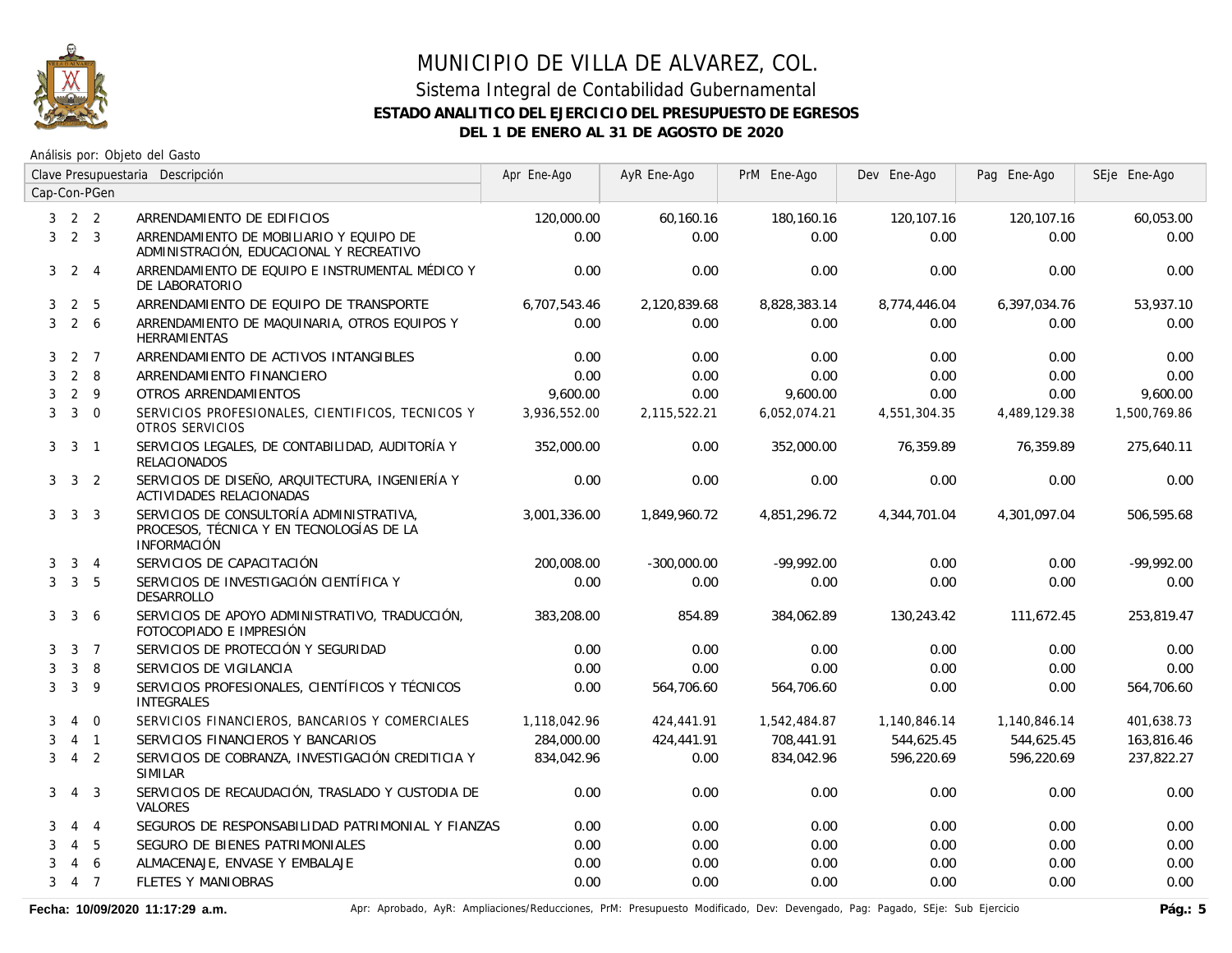

## MUNICIPIO DE VILLA DE ALVAREZ, COL. Sistema Integral de Contabilidad Gubernamental

# **ESTADO ANALITICO DEL EJERCICIO DEL PRESUPUESTO DE EGRESOS DEL 1 DE ENERO AL 31 DE AGOSTO DE 2020**

Análisis por: Objeto del Gasto

|                | Clave Presupuestaria Descripción |                 | Apr Ene-Ago                                                                                                                     | AyR Ene-Ago  | PrM Ene-Ago   | Dev Ene-Ago  | Pag Ene-Ago  | SEje Ene-Ago |           |
|----------------|----------------------------------|-----------------|---------------------------------------------------------------------------------------------------------------------------------|--------------|---------------|--------------|--------------|--------------|-----------|
|                |                                  | Cap-Con-PGen    |                                                                                                                                 |              |               |              |              |              |           |
| 3              |                                  | 4 8             | COMISIONES POR VENTAS                                                                                                           | 0.00         | 0.00          | 0.00         | 0.00         | 0.00         | 0.00      |
| 3              |                                  | $4\overline{9}$ | SERVICIOS FINANCIEROS, BANCARIOS Y COMERCIALES<br><b>INTEGRALES</b>                                                             | 0.00         | 0.00          | 0.00         | 0.00         | 0.00         | 0.00      |
| 3 <sup>1</sup> | 5                                | $\overline{0}$  | SERVICIOS DE INSTALACION, REPARACION,<br>MANTENIMIENTO Y CONSERVACION                                                           | 4,048,416.53 | 414,343.91    | 4,462,760.44 | 4,393,684.92 | 4,047,832.29 | 69,075.52 |
| 3              |                                  | 5 <sub>1</sub>  | CONSERVACIÓN Y MANTENIMIENTO MENOR DE INMUEBLES                                                                                 | 58,400.00    | $-50,000.00$  | 8,400.00     | 1,970.11     | 982.60       | 6,429.89  |
| 3              | 5 <sub>2</sub>                   |                 | INSTALACIÓN, REPARACIÓN Y MANTENIMIENTO DE<br>MOBILIARIO Y EQUIPO DE ADMINISTRACIÓN,<br>EDUCACIONAL Y RECREATIVO                | 2,800.00     | 108.00        | 2,908.00     | 1,508.00     | 1,508.00     | 1,400.00  |
|                | $3\quad 5\quad 3$                |                 | INSTALACIÓN, REPARACIÓN Y MANTENIMIENTO DE<br>EQUIPO DE CÓMPUTO Y TECNOLOGÍA DE LA<br><b>INFORMACIÓN</b>                        | 10,160.00    | 156.00        | 10,316.00    | 3,006.72     | 3,006.72     | 7,309.28  |
|                | $3\quad 5\quad 4$                |                 | INSTALACIÓN, REPARACIÓN Y MANTENIMIENTO DE<br>EQUIPO E INSTRUMENTAL MÉDICO Y DE LABORATORIO                                     | 0.00         | 0.00          | 0.00         | 0.00         | 0.00         | 0.00      |
| 3              |                                  | 5 5             | REPARACIÓN Y MANTENIMIENTO DE EQUIPO DE<br><b>TRANSPORTE</b>                                                                    | 410,400.00   | 197,867.44    | 608,267.44   | 575,905.37   | 561,571.37   | 32,362.07 |
| 3              |                                  | 5 6             | REPARACIÓN Y MANTENIMIENTO DE EQUIPO DE DEFENSA<br>Y SEGURIDAD                                                                  | 0.00         | 0.00          | 0.00         | 0.00         | 0.00         | 0.00      |
|                | $3\quad 5\quad 7$                |                 | INSTALACIÓN, REPARACIÓN Y MANTENIMIENTO DE<br>MAQUINARIA, OTROS EQUIPOS Y HERRAMIENTA                                           | 24.640.00    | 0.00          | 24,640.00    | 19,179.72    | 8.836.60     | 5,460.28  |
| 3              | 5                                | 8               | SERVICIOS DE LIMPIEZA Y MANEJO DE DESECHOS                                                                                      | 3,522,016.53 | 266,212.47    | 3,788,229.00 | 3,788,229.00 | 3,468,041.00 | 0.00      |
| 3              | 5                                | 9               | SERVICIOS DE JARDINERÍA Y FUMIGACIÓN                                                                                            | 20,000.00    | 0.00          | 20,000.00    | 3.886.00     | 3,886.00     | 16,114.00 |
| 3              |                                  | 6 0             | SERVICIOS DE COMUNICACION SOCIAL Y PUBLICIDAD                                                                                   | 1,232,000.08 | $-313,382.91$ | 918,617.17   | 841,667.28   | 803,107.28   | 76,949.89 |
| 3              | 6 1                              |                 | DIFUSIÓN POR RADIO, TELEVISIÓN Y OTROS MEDIOS DE<br>MENSAJES SOBRE PROGRAMAS Y ACTIVIDADES<br><b>GUBERNAMENTALES</b>            | 738,666.72   | $-260,049.59$ | 478,617.13   | 416,818.09   | 416,818.09   | 61,799.04 |
| 3              |                                  | 6 <sub>2</sub>  | DIFUSIÓN POR RADIO, TELEVISIÓN Y OTROS MEDIOS DE<br>MENSAJES COMERCIALES PARA PROMOVER LA VENTA DE<br><b>BIENES O SERVICIOS</b> | 0.00         | 0.00          | 0.00         | 0.00         | 0.00         | 0.00      |
| 3              | 6                                | $\overline{3}$  | SERVICIOS DE CREATIVIDAD, PREPRODUCCIÓN Y<br>PRODUCCIÓN DE PUBLICIDAD, EXCEPTO INTERNET                                         | 0.00         | 0.00          | 0.00         | 0.00         | 0.00         | 0.00      |
| 3              | 6                                | $\overline{4}$  | SERVICIOS DE REVELADO DE FOTOGRAFÍAS                                                                                            | 0.00         | 0.00          | 0.00         | 0.00         | 0.00         | 0.00      |
| 3              | 6                                | 5               | SERVICIOS DE LA INDUSTRIA FÍLMICA, DEL SONIDO Y DEL<br><b>VIDEO</b>                                                             | 0.00         | 0.00          | 0.00         | 0.00         | 0.00         | 0.00      |
| 3              | 6                                | 6               | SERVICIO DE CREACIÓN Y DIFUSIÓN DE CONTENIDO<br>EXCLUSIVAMENTE A TRAVÉS DE INTERNET                                             | 493.333.36   | $-53.333.32$  | 440,000.04   | 424.849.19   | 386.289.19   | 15,150.85 |
| 3              | 6                                | 9               | OTROS SERVICIOS DE INFORMACIÓN                                                                                                  | 0.00         | 0.00          | 0.00         | 0.00         | 0.00         | 0.00      |
| 3              |                                  | $7\quad$ 0      | SERVICIOS DE TRASLADO Y VIATICOS                                                                                                | 25,648.00    | 128,971.69    | 154,619.69   | 88,257.69    | 88,257.69    | 66,362.00 |
| 3              | 7 <sub>1</sub>                   |                 | PASAJES AÉREOS                                                                                                                  | 8,016.00     | 82,379.19     | 90,395.19    | 75,379.19    | 75,379.19    | 15,016.00 |
|                | $3 \quad 7 \quad 2$              |                 | PASAJES TERRESTRES                                                                                                              | 3,368.00     | 22,946.00     | 26,314.00    | 1,532.00     | 1,532.00     | 24,782.00 |

Fecha: 10/09/2020 11:17:29 a.m. **Aprical Access Access Ampliaciones/Reducciones**, PrM: Presupuesto Modificado, Dev: Devengado, Pag: Pagado, SEje: Sub Ejercicio **Pág.: 6**<br>Pág.: 6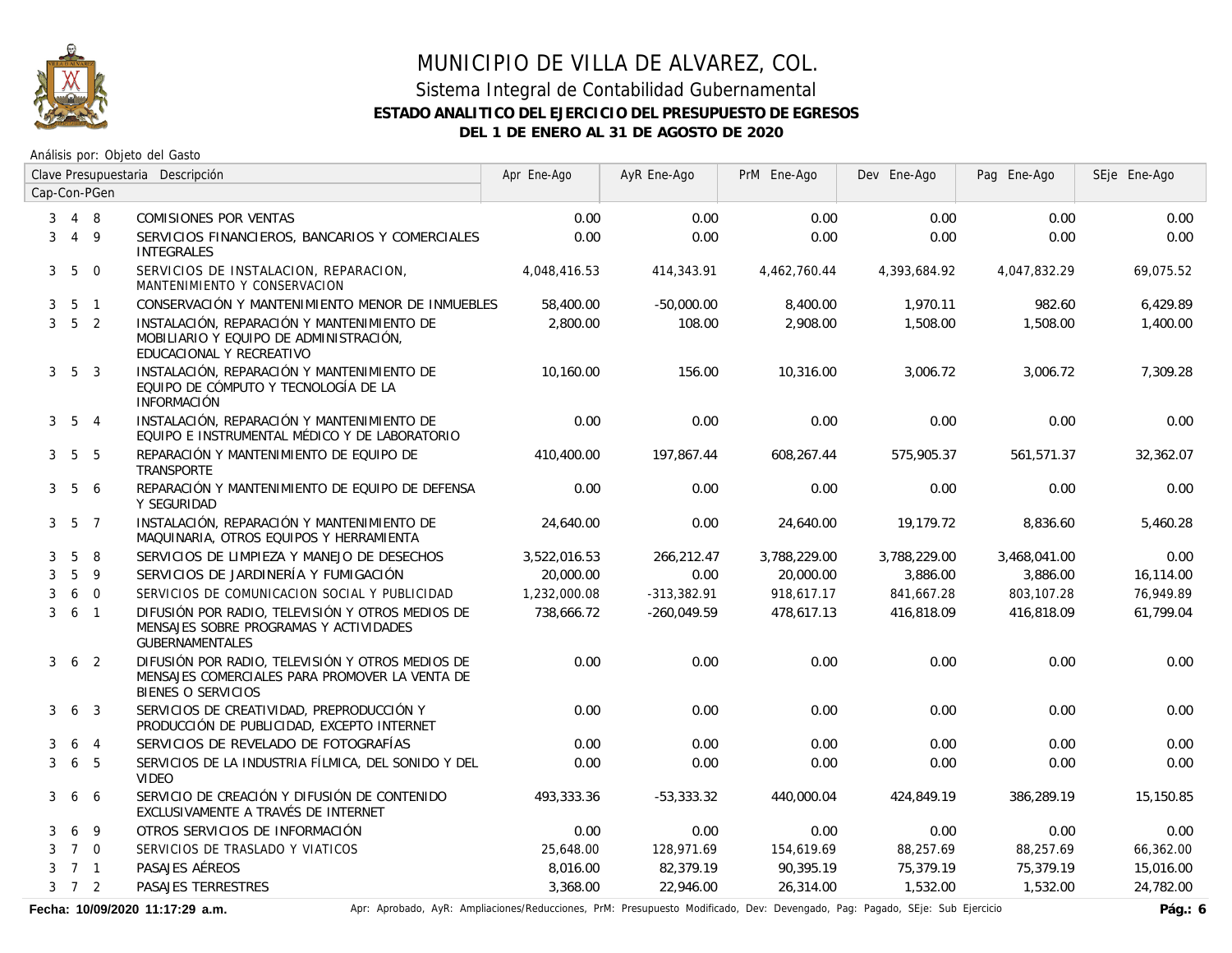

Análisis por: Objeto del Gasto

|                |                     |                | Clave Presupuestaria Descripción                                                                 | Apr Ene-Ago     | AyR Ene-Ago  | PrM Ene-Ago   | Dev Ene-Ago   | Pag Ene-Ago   | SEje Ene-Ago |
|----------------|---------------------|----------------|--------------------------------------------------------------------------------------------------|-----------------|--------------|---------------|---------------|---------------|--------------|
|                |                     | Cap-Con-PGen   |                                                                                                  |                 |              |               |               |               |              |
|                | $3 \quad 7 \quad 3$ |                | PASAJES MARÍTIMOS, LACUSTRES Y FLUVIALES                                                         | 0.00            | 0.00         | 0.00          | 0.00          | 0.00          | 0.00         |
| 3              |                     | 7 <sub>4</sub> | <b>AUTOTRANSPORTE</b>                                                                            | 0.00            | 0.00         | 0.00          | 0.00          | 0.00          | 0.00         |
| 3              | $\overline{7}$      | 5              | VIÁTICOS EN EL PAÍS                                                                              | 11,864.00       | 24,095.50    | 35,959.50     | 9,795.50      | 9,795.50      | 26,164.00    |
| 3              | $7^{\circ}$         | 6              | VIÁTICOS EN EL EXTRANJERO                                                                        | 0.00            | 0.00         | 0.00          | 0.00          | 0.00          | 0.00         |
| 3              |                     | 7 <sub>7</sub> | GASTOS DE INSTALACIÓN Y TRASLADO DE MENAJE                                                       | 0.00            | 0.00         | 0.00          | 0.00          | 0.00          | 0.00         |
| 3              | $7^{\circ}$         | 8              | SERVICIOS INTEGRALES DE TRASLADO Y VIÁTICOS                                                      | 0.00            | 0.00         | 0.00          | 0.00          | 0.00          | 0.00         |
| 3              | $\overline{7}$      | 9              | OTROS SERVICIOS DE TRASLADO Y HOSPEDAJE                                                          | 2,400.00        | $-449.00$    | 1,951.00      | 1,551.00      | 1,551.00      | 400.00       |
| 3              | 8                   | $\mathbf 0$    | SERVICIOS OFICIALES                                                                              | 221,066.64      | $-35,000.00$ | 186,066.64    | 121,487.21    | 115,037.61    | 64,579.43    |
| 3              | 8                   | $\overline{1}$ | <b>GASTOS DE CEREMONIAL</b>                                                                      | 0.00            | 0.00         | 0.00          | 0.00          | 0.00          | 0.00         |
| 3              | 8                   | $\overline{2}$ | GASTOS DE ORDEN SOCIAL Y CULTURAL                                                                | 209,066.64      | $-20,000.00$ | 189,066.64    | 121,487.21    | 115,037.61    | 67.579.43    |
| 3              | 8                   | $\overline{3}$ | CONGRESOS Y CONVENCIONES                                                                         | 0.00            | 0.00         | 0.00          | 0.00          | 0.00          | 0.00         |
| 3              | 8                   | $\overline{4}$ | <b>EXPOSICIONES</b>                                                                              | 12,000.00       | $-15,000.00$ | $-3,000.00$   | 0.00          | 0.00          | $-3,000.00$  |
| 3              | 8                   | 5              | GASTOS DE REPRESENTACIÓN                                                                         | 0.00            | 0.00         | 0.00          | 0.00          | 0.00          | 0.00         |
| 3              | 9                   | $\overline{0}$ | OTROS SERVICIOS GENERALES                                                                        | 5, 141, 173. 28 | 6,150,254.85 | 11,291,428.13 | 10,991,387.26 | 7,826,067.39  | 300,040.87   |
| 3              |                     | 9 1            | SERVICIOS FUNERARIOS Y DE CEMENTERIOS                                                            | 0.00            | 0.00         | 0.00          | 0.00          | 0.00          | 0.00         |
| 3              | 9                   | $\overline{2}$ | <b>IMPUESTOS Y DERECHOS</b>                                                                      | 98,240.00       | 47.277.86    | 145,517.86    | 125,671.08    | 114,201.08    | 19,846.78    |
| 3              | 9                   | $\overline{3}$ | IMPUESTOS Y DERECHOS DE IMPORTACIÓN                                                              | 0.00            | 0.00         | 0.00          | 0.00          | 0.00          | 0.00         |
| 3              | 9                   | $\overline{4}$ | SENTENCIAS Y RESOLUCIONES POR AUTORIDAD<br><b>COMPETENTE</b>                                     | 1,240,000.00    | 4,984,526.33 | 6,224,526.33  | 6,178,728.72  | 5,732,226.50  | 45,797.61    |
| 3              | 9                   | 5              | PENAS, MULTAS, ACCESORIOS Y ACTUALIZACIONES                                                      | 1,023,333.28    | 1,166,989.01 | 2,190,322.29  | 1,967,927.33  | 1,967,927.33  | 222,394.96   |
| 3              | 9                   | 6              | OTROS GASTOS POR RESPONSABILIDADES                                                               | 0.00            | 0.00         | 0.00          | 0.00          | 0.00          | 0.00         |
| 3              |                     | 9 7            | <b>UTILIDADES</b>                                                                                | 0.00            | 0.00         | 0.00          | 0.00          | 0.00          | 0.00         |
| 3              | 9                   | - 8            | IMPUESTO SOBRE NOMINAS Y OTROS QUE SE DERIVEN DE<br>UNA RELACION LABORAL                         | 2,752,000.00    | $-44,652.35$ | 2,707,347.65  | 2,707,347.65  | 0.00          | 0.00         |
| 3              | 9                   | 9              | OTROS SERVICIOS GENERALES                                                                        | 27,600.00       | $-3,886.00$  | 23,714.00     | 11,712.48     | 11,712.48     | 12,001.52    |
| $\overline{4}$ | $0\quad 0$          |                | TRANSFERENCIAS, ASIGNACIONES, SUBSIDIOS Y<br>OTRAS AYUDAS                                        | 37,280,010.64   | 3,280,964.01 | 40,560,974.65 | 36,779,783.07 | 36,494,767.07 | 3,781,191.58 |
| 4              | $\mathbf{1}$        | $\overline{0}$ | TRANSFERENCIAS INTERNAS Y ASIGNACIONES AL<br>SECTOR PÚBLICO                                      | 12,566,666.64   | 822,769.36   | 13,389,436.00 | 12,635,118.84 | 12,635,118.84 | 754,317.16   |
|                | 1 1                 |                | ASIGNACIONES PRESUPUESTARIAS AL PODER EJECUTIVO                                                  | 0.00            | 0.00         | 0.00          | 0.00          | 0.00          | 0.00         |
|                | $1\quad 2$          |                | ASIGNACIONES PRESUPUESTARIAS AL PODER<br>LEGISLATIVO                                             | 0.00            | 0.00         | 0.00          | 0.00          | 0.00          | 0.00         |
|                | 4 1 3               |                | ASIGNACIONES PRESUPUESTARIAS AL PODER JUDICIAL                                                   | 0.00            | 0.00         | 0.00          | 0.00          | 0.00          | 0.00         |
|                | 4 1 4               |                | ASIGNACIONES PRESUPUESTARIAS A ÓRGANOS<br>AUTÓNOMOS                                              | 12,566,666.64   | 822,769.36   | 13,389,436.00 | 12,635,118.84 | 12,635,118.84 | 754,317.16   |
|                | 4 1 5               |                | TRANSFERENCIAS INTERNAS OTORGADAS A ENTIDADES<br>PARAESTATALES NO EMPRESARIALES Y NO FINANCIERAS | 0.00            | 0.00         | 0.00          | 0.00          | 0.00          | 0.00         |
|                | 4 1 6               |                | TRANSFERENCIAS INTERNAS OTORGADAS A ENTIDADES                                                    | 0.00            | 0.00         | 0.00          | 0.00          | 0.00          | 0.00         |

Fecha: 10/09/2020 11:17:29 a.m. **Aprichationes/Actiones/Reducciones, PrM: Presupuesto Modificado, Dev: Devengado, Pag: Pagado, SEje: Sub Ejercicio Pág.: 7**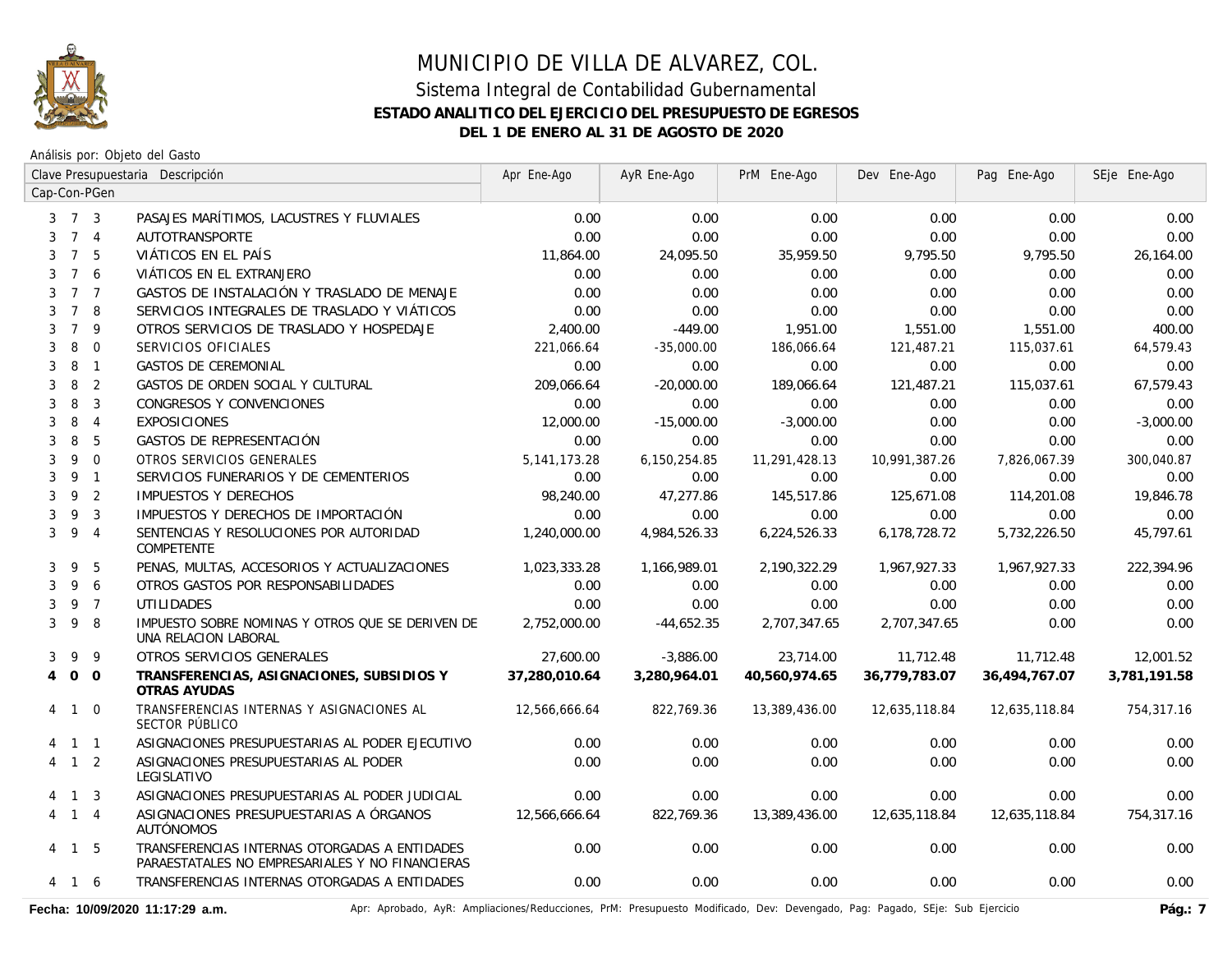

Análisis por: Objeto del Gasto

|                | Clave Presupuestaria Descripción |                 |                                                                                                       | Apr Ene-Ago | AyR Ene-Ago  | PrM Ene-Ago  | Dev Ene-Ago  | Pag Ene-Ago  | SEje Ene-Ago |
|----------------|----------------------------------|-----------------|-------------------------------------------------------------------------------------------------------|-------------|--------------|--------------|--------------|--------------|--------------|
|                |                                  | Cap-Con-PGen    |                                                                                                       |             |              |              |              |              |              |
|                |                                  |                 | PARAESTATALES EMPRESARIALES Y NO FINANCIERAS                                                          |             |              |              |              |              |              |
|                | 4 1 7                            |                 | TRANSFERENCIAS INTERNAS OTORGADAS A<br>FIDEICOMISOS PÚBLICOS EMPRESARIALES Y NO<br><b>FINANCIEROS</b> | 0.00        | 0.00         | 0.00         | 0.00         | 0.00         | 0.00         |
|                | 4 1 8                            |                 | TRANSFERENCIAS INTERNAS OTORGADAS A<br>INSTITUCIONES PARAESTATALES PÚBLICAS FINANCIERAS               | 0.00        | 0.00         | 0.00         | 0.00         | 0.00         | 0.00         |
| 4              | 1 9                              |                 | TRANSFERENCIAS INTERNAS OTORGADAS A<br>FIDEICOMISOS PÚBLICOS FINANCIEROS                              | 0.00        | 0.00         | 0.00         | 0.00         | 0.00         | 0.00         |
| 4              | 2                                | $\overline{0}$  | TRANSFERENCIAS AL RESTO DEL SECTOR PUBLICO                                                            | 0.00        | 0.00         | 0.00         | 0.00         | 0.00         | 0.00         |
| 4              |                                  | $2 \quad 1$     | TRANSFERENCIAS OTORGADAS A ENTIDADES<br>PARAESTATALES NO EMPRESARIALES Y NO FINANCIERAS               | 0.00        | 0.00         | 0.00         | 0.00         | 0.00         | 0.00         |
| 4              | 2 2                              |                 | TRANSFERENCIAS OTORGADAS PARA ENTIDADES<br>PARAESTATALES EMPRESARIALES Y NO FINANCIERAS               | 0.00        | 0.00         | 0.00         | 0.00         | 0.00         | 0.00         |
| 4              | 2                                | 3               | TRANSFERENCIAS OTORGADAS PARA INSTITUCIONES<br>PARAESTATALES PÚBLICAS FINANCIERAS                     | 0.00        | 0.00         | 0.00         | 0.00         | 0.00         | 0.00         |
| 4              |                                  | 2 4             | TRANSFERENCIAS OTORGADAS A ENTIDADES<br>FEDERATIVAS Y MUNICIPIOS                                      | 0.00        | 0.00         | 0.00         | 0.00         | 0.00         | 0.00         |
| 4              |                                  | 2 5             | TRANSFERENCIAS A FIDEICOMISOS DE ENTIDADES<br>FEDERATIVAS Y MUNICIPIOS                                | 0.00        | 0.00         | 0.00         | 0.00         | 0.00         | 0.00         |
|                | 3                                | $\overline{0}$  | SUBSIDIOS Y SUBVENCIONES                                                                              | 0.00        | 0.00         | 0.00         | 0.00         | 0.00         | 0.00         |
|                | 3                                | $\overline{1}$  | SUBSIDIOS A LA PRODUCCIÓN                                                                             | 0.00        | 0.00         | 0.00         | 0.00         | 0.00         | 0.00         |
|                | 3                                | $\overline{2}$  | SUBSIDIOS A LA DISTRIBUCIÓN                                                                           | 0.00        | 0.00         | 0.00         | 0.00         | 0.00         | 0.00         |
|                | $\mathbf{3}$                     | $\overline{3}$  | SUBSIDIOS A LA INVERSIÓN                                                                              | 0.00        | 0.00         | 0.00         | 0.00         | 0.00         | 0.00         |
| 4              | 3                                | $\overline{4}$  | SUBSIDIOS A LA PRESTACIÓN DE SERVICIOS PÚBLICOS                                                       | 0.00        | 0.00         | 0.00         | 0.00         | 0.00         | 0.00         |
| 4              | $\mathbf{3}$                     | 5               | SUBSIDIOS PARA CUBRIR DIFERENCIALES DE TASAS DE<br><b>INTERÉS</b>                                     | 0.00        | 0.00         | 0.00         | 0.00         | 0.00         | 0.00         |
|                | 3                                | 6               | SUBSIDIOS A LA VIVIENDA                                                                               | 0.00        | 0.00         | 0.00         | 0.00         | 0.00         | 0.00         |
|                | 3                                | $\overline{7}$  | SUBVENCIONES AL CONSUMO                                                                               | 0.00        | 0.00         | 0.00         | 0.00         | 0.00         | 0.00         |
|                | $\mathbf{3}$                     | 8               | SUBSIDIOS A ENTIDADES FEDERATIVAS Y MUNICIPIOS                                                        | 0.00        | 0.00         | 0.00         | 0.00         | 0.00         | 0.00         |
|                | 3                                | 9               | OTROS SUBSIDIOS                                                                                       | 0.00        | 0.00         | 0.00         | 0.00         | 0.00         | 0.00         |
|                | $\overline{4}$                   | $\Omega$        | <b>AYUDAS SOCIALES</b>                                                                                | 432,008.00  | 1,056,345.99 | 1,488,353.99 | 1,190,948.35 | 1,148,283.20 | 297,405.64   |
|                | $\overline{4}$                   | $\overline{1}$  | AYUDAS SOCIALES A PERSONAS                                                                            | 220,000.00  | 1,022,679.31 | 1,242,679.31 | 965,617.35   | 954,617.20   | 277,061.96   |
| 4              | $\overline{4}$                   | 2               | BECAS Y OTRAS AYUDAS PARA PROGRAMAS DE<br>CAPACITACIÓN                                                | 8.00        | 0.00         | 8.00         | 0.00         | 0.00         | 8.00         |
|                | $\overline{4}$                   | $\overline{3}$  | AYUDAS SOCIALES A INSTITUCIONES DE ENSEÑANZA                                                          | 0.00        | 0.00         | 0.00         | 0.00         | 0.00         | 0.00         |
| 4              | $\overline{4}$                   | $\overline{4}$  | AYUDAS SOCIALES A ACTIVIDADES CIENTÍFICAS O<br>ACADÉMICAS                                             | 0.00        | 0.00         | 0.00         | 0.00         | 0.00         | 0.00         |
|                | 4                                | -5              | AYUDAS SOCIALES A INSTITUCIONES SIN FINES DE LUCRO                                                    | 212,000.00  | 33,666.68    | 245,666.68   | 225,331.00   | 193,666.00   | 20.335.68    |
| $\overline{4}$ |                                  | $4\overline{6}$ | AYUDAS SOCIALES A COOPERATIVAS                                                                        | 0.00        | 0.00         | 0.00         | 0.00         | 0.00         | 0.00         |

Fecha: 10/09/2020 11:17:29 a.m. **Aprichationes/Actiones/Reducciones, PrM: Presupuesto Modificado, Dev: Devengado, Pag: Pagado, SEje: Sub Ejercicio Pág.: 8**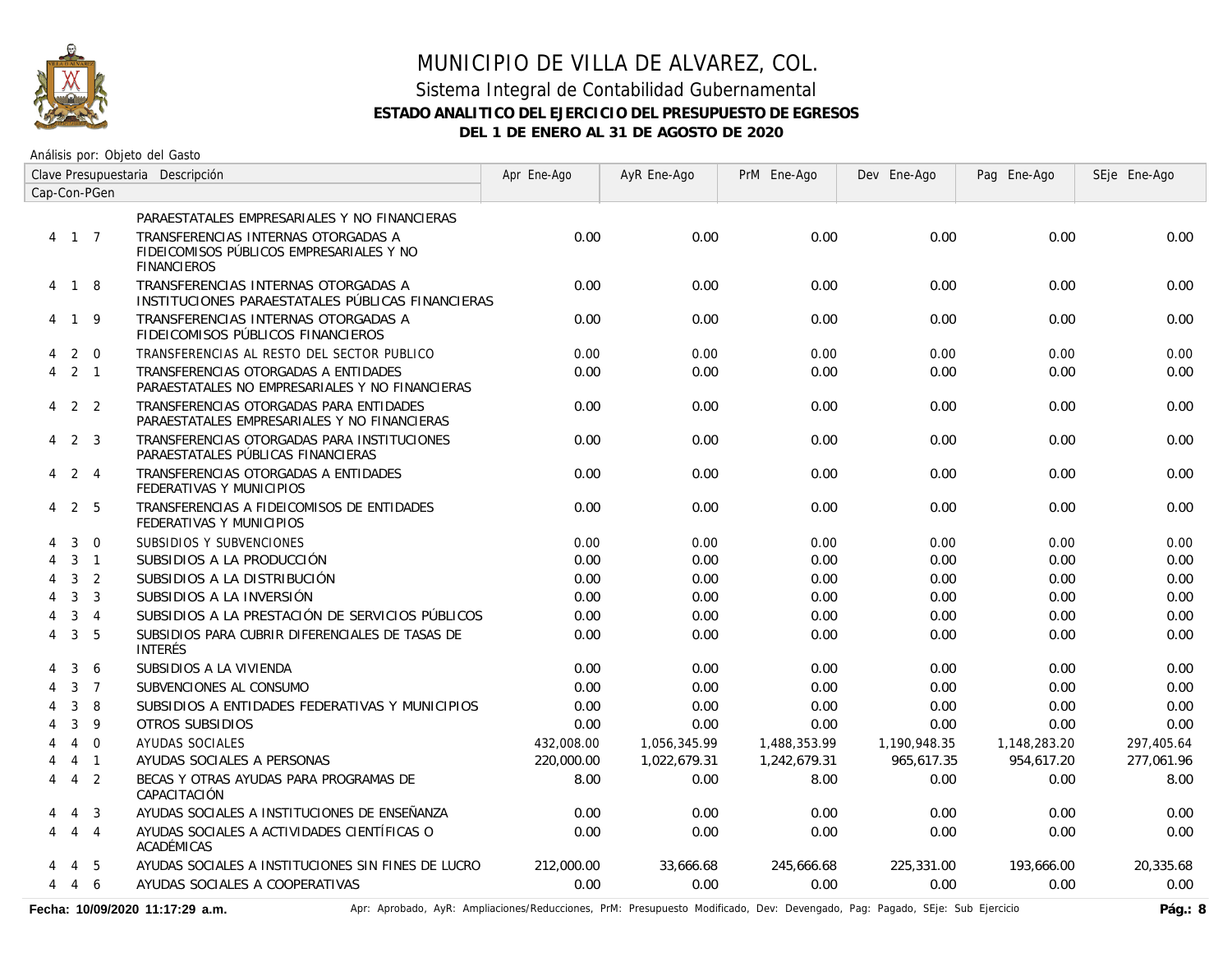

|   | Clave Presupuestaria Descripción |                | Apr Ene-Ago                                                                                                      | AyR Ene-Ago   | PrM Ene-Ago  | Dev Ene-Ago   | Pag Ene-Ago   | SEje Ene-Ago  |              |
|---|----------------------------------|----------------|------------------------------------------------------------------------------------------------------------------|---------------|--------------|---------------|---------------|---------------|--------------|
|   |                                  | Cap-Con-PGen   |                                                                                                                  |               |              |               |               |               |              |
|   | 4 7                              |                | AYUDAS SOCIALES A ENTIDADES DE INTERÉS PÚBLICO                                                                   | 0.00          | 0.00         | 0.00          | 0.00          | 0.00          | 0.00         |
| 4 | $\overline{4}$                   | 8              | AYUDAS POR DESASTRES NATURALES Y OTROS<br><b>SINIESTROS</b>                                                      | 0.00          | 0.00         | 0.00          | 0.00          | 0.00          | 0.00         |
| 4 | 5                                | $\Omega$       | PENSIONES Y JUBILACIONES                                                                                         | 24,281,336.00 | 1,401,848.66 | 25,683,184.66 | 22,953,715.88 | 22,711,365.03 | 2,729,468.78 |
| 4 | 5                                | $\overline{1}$ | <b>PENSIONES</b>                                                                                                 | 926.930.00    | 180.852.97   | 1,107,782.97  | 1.107.782.97  | 1.107.782.97  | 0.00         |
| 4 | 5                                | 2              | <b>JUBILACIONES</b>                                                                                              | 23,354,406.00 | 1,220,995.69 | 24,575,401.69 | 21,845,932.91 | 21,603,582.06 | 2,729,468.78 |
|   | 5                                | 9              | OTRAS PENSIONES Y JUBILACIONES                                                                                   | 0.00          | 0.00         | 0.00          | 0.00          | 0.00          | 0.00         |
| 4 | 6                                | $\Omega$       | TRANSFERENCIAS A FIDEICOMISOS, MANDATOS Y OTROS<br>ANALOGOS                                                      | 0.00          | 0.00         | 0.00          | 0.00          | 0.00          | 0.00         |
| 4 | 6                                | $\overline{1}$ | TRANSFERENCIAS A FIDEICOMISOS DEL PODER<br><b>EJECUTIVO</b>                                                      | 0.00          | 0.00         | 0.00          | 0.00          | 0.00          | 0.00         |
| 4 | 6                                | $\overline{2}$ | TRANSFERENCIAS A FIDEICOMISOS DEL PODER<br>LEGISLATIVO                                                           | 0.00          | 0.00         | 0.00          | 0.00          | 0.00          | 0.00         |
|   | 6                                | $\mathbf{3}$   | TRANSFERENCIAS A FIDEICOMISOS DEL PODER JUDICIAL                                                                 | 0.00          | 0.00         | 0.00          | 0.00          | 0.00          | 0.00         |
|   | 6                                | $\overline{4}$ | TRANSFERENCIAS A FIDEICOMISOS PÚBLICOS DE<br>ENTIDADES PARAESTATALES NO EMPRESARIALES Y NO<br><b>FINANCIERAS</b> | 0.00          | 0.00         | 0.00          | 0.00          | 0.00          | 0.00         |
| 4 | 6                                | 5              | TRANSFERENCIAS A FIDEICOMISOS PÚBLICOS DE<br>ENTIDADES PARAESTATALES EMPRESARIALES Y NO<br><b>FINANCIERAS</b>    | 0.00          | 0.00         | 0.00          | 0.00          | 0.00          | 0.00         |
| 4 | 6                                | -6             | TRANSFERENCIAS A FIDEICOMISOS DE INSTITUCIONES<br>PÚBLICAS FINANCIERAS                                           | 0.00          | 0.00         | 0.00          | 0.00          | 0.00          | 0.00         |
| 4 | 6                                | 9              | OTRAS TRANSFERENCIAS A FIDEICOMISOS                                                                              | 0.00          | 0.00         | 0.00          | 0.00          | 0.00          | 0.00         |
|   | $\overline{7}$                   | $\overline{0}$ | TRANSFERENCIAS A LA SEGURIDAD SOCIAL                                                                             | 0.00          | 0.00         | 0.00          | 0.00          | 0.00          | 0.00         |
|   |                                  | 7 <sub>1</sub> | TRANSFERENCIAS POR OBLIGACIÓN DE LEY                                                                             | 0.00          | 0.00         | 0.00          | 0.00          | 0.00          | 0.00         |
|   | 8                                | $\overline{0}$ | <b>DONATIVOS</b>                                                                                                 | 0.00          | 0.00         | 0.00          | 0.00          | 0.00          | 0.00         |
|   | 8                                | $\overline{1}$ | DONATIVOS A INSTITUCIONES SIN FINES DE LUCRO                                                                     | 0.00          | 0.00         | 0.00          | 0.00          | 0.00          | 0.00         |
| 4 | 8                                | $\overline{2}$ | DONATIVOS A ENTIDADES FEDERATIVAS                                                                                | 0.00          | 0.00         | 0.00          | 0.00          | 0.00          | 0.00         |
| 4 | 8                                | $\mathbf{3}$   | DONATIVOS A FIDEICOMISOS PRIVADOS                                                                                | 0.00          | 0.00         | 0.00          | 0.00          | 0.00          | 0.00         |
| 4 | 8                                | $\overline{4}$ | DONATIVOS A FIDEICOMISOS ESTATALES                                                                               | 0.00          | 0.00         | 0.00          | 0.00          | 0.00          | 0.00         |
| 4 | 8                                | 5              | DONATIVOS INTERNACIONALES                                                                                        | 0.00          | 0.00         | 0.00          | 0.00          | 0.00          | 0.00         |
| 4 | 9                                | $\overline{0}$ | TRANSFERENCIAS AL EXTERIOR                                                                                       | 0.00          | 0.00         | 0.00          | 0.00          | 0.00          | 0.00         |
| 4 | 9                                | $\overline{1}$ | TRANSFERENCIAS PARA GOBIERNOS EXTRANJEROS                                                                        | 0.00          | 0.00         | 0.00          | 0.00          | 0.00          | 0.00         |
| 4 | 9                                | 2              | TRANSFERENCIAS PARA ORGANISMOS INTERNACIONALES                                                                   | 0.00          | 0.00         | 0.00          | 0.00          | 0.00          | 0.00         |
| 4 | 9                                | 3              | TRANSFERENCIAS PARA EL SECTOR PRIVADO EXTERNO                                                                    | 0.00          | 0.00         | 0.00          | 0.00          | 0.00          | 0.00         |
| 5 | $\overline{O}$                   | $\overline{0}$ | BIENES MUEBLES, INMUEBLES E INTANGIBLES                                                                          | 261,333.44    | 7,280,312.00 | 7,541,645.44  | 6,429,108.01  | 4,982,857.00  | 1,112,537.43 |
| 5 | $\mathbf{1}$                     | $\Omega$       | MOBILIARIO Y EQUIPO DE ADMINISTRACION                                                                            | 133,333.44    | 36,145.00    | 169,478.44    | 130,768.00    | 92,017.00     | 38,710.44    |
| 5 | $1\quad1$                        |                | MUEBLES DE OFICINA Y ESTANTERÍA                                                                                  | 100,000.08    | $-40,000.00$ | 60,000.08     | 14,623.00     | 0.00          | 45,377.08    |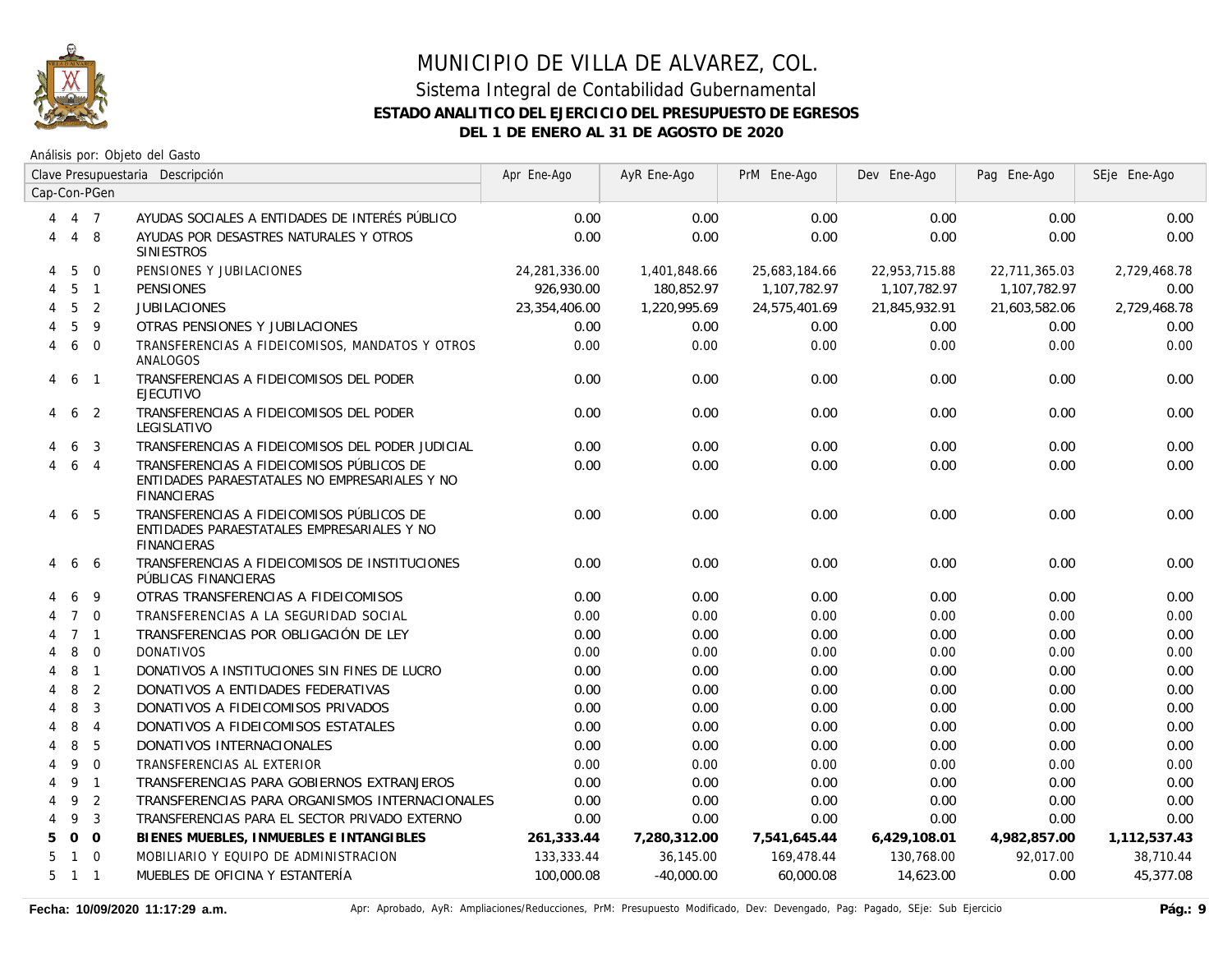

|              |                     |                | Clave Presupuestaria Descripción                                                         | Apr Ene-Ago | AyR Ene-Ago  | PrM Ene-Ago  | Dev Ene-Ago  | Pag Ene-Ago  | SEje Ene-Ago |
|--------------|---------------------|----------------|------------------------------------------------------------------------------------------|-------------|--------------|--------------|--------------|--------------|--------------|
| Cap-Con-PGen |                     |                |                                                                                          |             |              |              |              |              |              |
|              | $5$ 1 2             |                | MUEBLES, EXCEPTO DE OFICINA Y ESTANTERÍA                                                 | 0.00        | 0.00         | 0.00         | 0.00         | 0.00         | 0.00         |
| 5.           | $1 \quad 3$         |                | BIENES ARTÍSTICOS, CULTURALES Y CIENTÍFICOS                                              | 0.00        | 0.00         | 0.00         | 0.00         | 0.00         | 0.00         |
| 5            | $1 \quad 4$         |                | <b>OBJETOS DE VALOR</b>                                                                  | 0.00        | 0.00         | 0.00         | 0.00         | 0.00         | 0.00         |
| 5            | $\overline{1}$      | - 5            | EQUIPO DE CÓMPUTO Y DE TECNOLOGÍAS DE LA<br><b>INFORMACIÓN</b>                           | 33,333.36   | 76,145.00    | 109,478.36   | 116,145.00   | 92,017.00    | $-6,666.64$  |
| 5.           | $\mathbf{1}$        | 9              | OTROS MOBILIARIOS Y EQUIPOS DE ADMINISTRACIÓN                                            | 0.00        | 0.00         | 0.00         | 0.00         | 0.00         | 0.00         |
| 5            | $\overline{2}$      | $\overline{0}$ | MOBILIARIO Y EQUIPO EDUCACIONAL Y RECREATIVO                                             | 0.00        | 0.00         | 0.00         | 0.00         | 0.00         | 0.00         |
| 5            | $2 \quad 1$         |                | EQUIPOS Y APARATOS AUDIOVISUALES                                                         | 0.00        | 0.00         | 0.00         | 0.00         | 0.00         | 0.00         |
| 5            | 2 2                 |                | APARATOS DEPORTIVOS                                                                      | 0.00        | 0.00         | 0.00         | 0.00         | 0.00         | 0.00         |
| 5            | 2 <sup>3</sup>      |                | CÁMARAS FOTOGRÁFICAS Y DE VIDEO                                                          | 0.00        | 0.00         | 0.00         | 0.00         | 0.00         | 0.00         |
| 5            | 2 <sup>9</sup>      |                | OTRO MOBILIARIO Y EQUIPO EDUCACIONAL Y<br>RECREATIVO                                     | 0.00        | 0.00         | 0.00         | 0.00         | 0.00         | 0.00         |
| 5            | 3                   | $\overline{0}$ | EQUIPO E INSTRUMENTAL MEDICO Y DE LABORATORIO                                            | 0.00        | 0.00         | 0.00         | 0.00         | 0.00         | 0.00         |
| 5            | 3 <sub>1</sub>      |                | EQUIPO MÉDICO Y DE LABORATORIO                                                           | 0.00        | 0.00         | 0.00         | 0.00         | 0.00         | 0.00         |
| 5            | 3                   | $\overline{2}$ | INSTRUMENTAL MÉDICO Y DE LABORATORIO                                                     | 0.00        | 0.00         | 0.00         | 0.00         | 0.00         | 0.00         |
| 5            | $\overline{4}$      | $\mathbf{0}$   | VEHICULOS Y EQUIPO DE TRANSPORTE                                                         | 0.00        | 3,250,327.40 | 3,250,327.40 | 2,815,000.01 | 1,407,500.00 | 435,327.39   |
| 5            | 4                   | $\overline{1}$ | AUTOMOVILES Y EQUIPO TERRESTRE                                                           | 0.00        | 3,250,327.40 | 3,250,327.40 | 2,815,000.01 | 1,407,500.00 | 435,327.39   |
| 5            | $\overline{4}$      | 2              | CARROCERÍAS Y REMOLQUES                                                                  | 0.00        | 0.00         | 0.00         | 0.00         | 0.00         | 0.00         |
| 5            | $\overline{4}$      | $\overline{3}$ | EQUIPO AEROESPACIAL                                                                      | 0.00        | 0.00         | 0.00         | 0.00         | 0.00         | 0.00         |
| 5            | $\overline{4}$      | $\overline{4}$ | EQUIPO FERROVIARIO                                                                       | 0.00        | 0.00         | 0.00         | 0.00         | 0.00         | 0.00         |
| 5            | $\overline{4}$      | 5              | <b>EMBARCACIONES</b>                                                                     | 0.00        | 0.00         | 0.00         | 0.00         | 0.00         | 0.00         |
| 5            | $\overline{4}$      | 9              | OTROS EQUIPOS DE TRANSPORTE                                                              | 0.00        | 0.00         | 0.00         | 0.00         | 0.00         | 0.00         |
| 5            | 5                   | $\overline{0}$ | EQUIPO DE DEFENSA Y SEGURIDAD                                                            | 0.00        | 0.00         | 0.00         | 0.00         | 0.00         | 0.00         |
| 5            | 5                   | $\overline{1}$ | EQUIPO DE DEFENSA Y SEGURIDAD                                                            | 0.00        | 0.00         | 0.00         | 0.00         | 0.00         | 0.00         |
| 5            | 6                   | $\overline{0}$ | MAQUINARIA, OTROS EQUIPOS Y HERRAMIENTAS                                                 | 128,000.00  | 493,839.60   | 621,839.60   | 13,340.00    | 13,340.00    | 608,499.60   |
| 5            | 6                   | $\overline{1}$ | MAQUINARIA Y EQUIPO AGROPECUARIO                                                         | 0.00        | 0.00         | 0.00         | 0.00         | 0.00         | 0.00         |
| 5            | 6                   | $\overline{2}$ | MAQUINARIA Y EQUIPO INDUSTRIAL                                                           | 0.00        | 0.00         | 0.00         | 0.00         | 0.00         | 0.00         |
| 5            | 6                   | 3              | MAQUINARIA Y EQUIPO DE CONSTRUCCIÓN                                                      | 0.00        | 0.00         | 0.00         | 0.00         | 0.00         | 0.00         |
| 5            | 6                   | $\overline{4}$ | SISTEMAS DE AIRE ACONDICIONADO, CALEFACCIÓN Y DE<br>REFRIGERACIÓN INDUSTRIAL Y COMERCIAL | 0.00        | 0.00         | 0.00         | 0.00         | 0.00         | 0.00         |
| 5            | 6                   | -5             | EQUIPO DE COMUNICACIÓN Y TELECOMUNICACIÓN                                                | 0.00        | 493,839.60   | 493,839.60   | 0.00         | 0.00         | 493,839.60   |
| 5            | 6                   | 6              | EQUIPOS DE GENERACIÓN ELÉCTRICA, APARATOS Y<br>ACCESORIOS ELÉCTRICOS                     | 0.00        | 0.00         | 0.00         | 0.00         | 0.00         | 0.00         |
| 5            | 6                   | $\overline{7}$ | HERRAMIENTAS Y MÁQUINAS-HERRAMIENTA                                                      | 128,000.00  | 0.00         | 128,000.00   | 13,340.00    | 13,340.00    | 114,660.00   |
| 5.           | 6                   | - 9            | <b>OTROS EQUIPOS</b>                                                                     | 0.00        | 0.00         | 0.00         | 0.00         | 0.00         | 0.00         |
| 5.           | $7^{\circ}$         | $\Omega$       | <b>ACTIVOS BIOLOGICOS</b>                                                                | 0.00        | 0.00         | 0.00         | 0.00         | 0.00         | 0.00         |
|              | $5 \quad 7 \quad 1$ |                | <b>BOVINOS</b>                                                                           | 0.00        | 0.00         | 0.00         | 0.00         | 0.00         | 0.00         |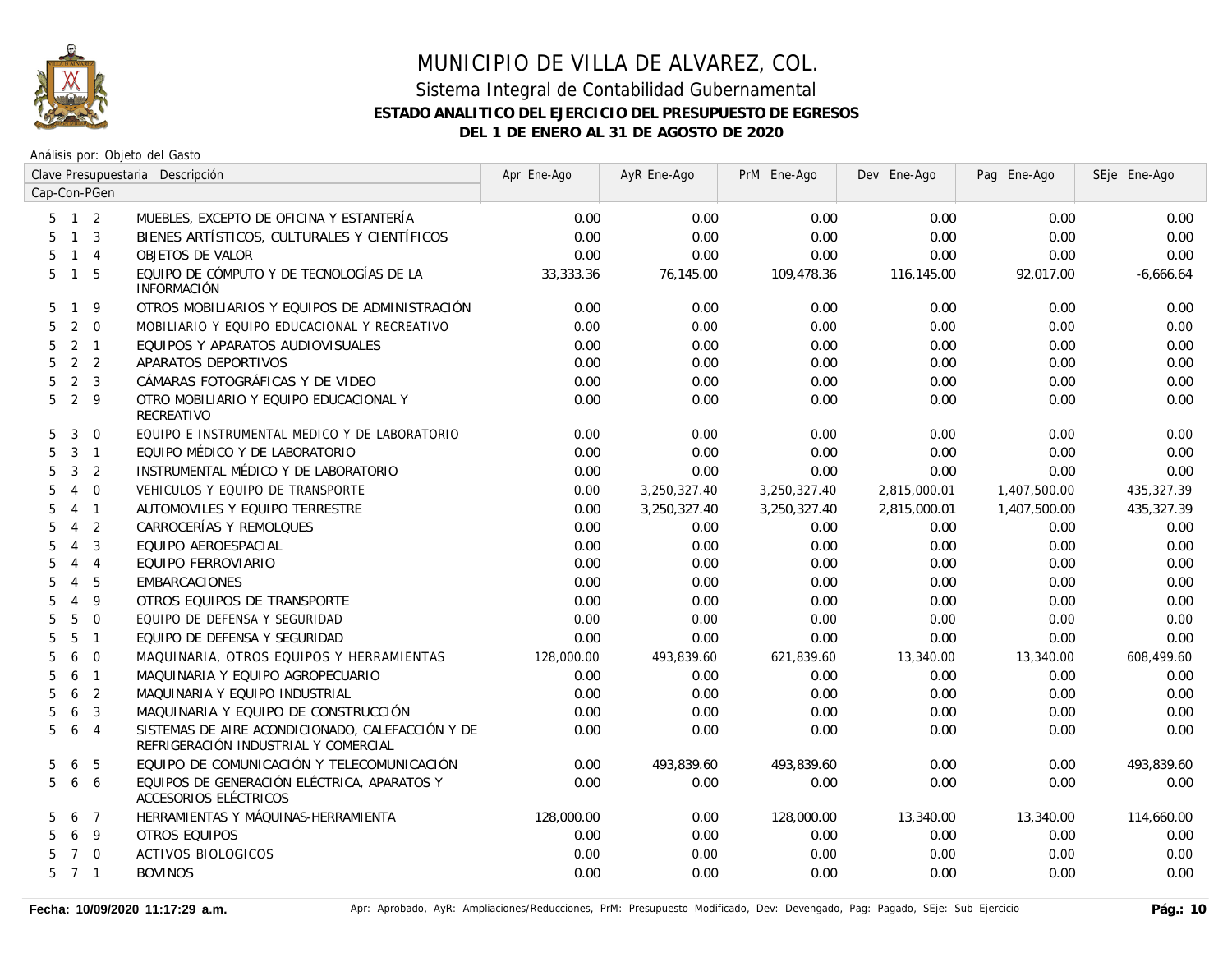

Análisis por: Objeto del Gasto

|                      |                | Clave Presupuestaria Descripción                                                                             | Apr Ene-Ago   | AyR Ene-Ago  | PrM Ene-Ago   | Dev Ene-Ago  | Pag Ene-Ago  | SEje Ene-Ago  |
|----------------------|----------------|--------------------------------------------------------------------------------------------------------------|---------------|--------------|---------------|--------------|--------------|---------------|
| Cap-Con-PGen         |                |                                                                                                              |               |              |               |              |              |               |
| 5                    | 7 <sup>2</sup> | <b>PORCINOS</b>                                                                                              | 0.00          | 0.00         | 0.00          | 0.00         | 0.00         | 0.00          |
| $\overline{7}$<br>5  | 3              | AVES                                                                                                         | 0.00          | 0.00         | 0.00          | 0.00         | 0.00         | 0.00          |
| 5<br>$\overline{7}$  | $\overline{4}$ | OVINOS Y CAPRINOS                                                                                            | 0.00          | 0.00         | 0.00          | 0.00         | 0.00         | 0.00          |
| $\overline{7}$<br>5  | 5              | PECES Y ACUICULTURA                                                                                          | 0.00          | 0.00         | 0.00          | 0.00         | 0.00         | 0.00          |
| 5<br>$\overline{7}$  | 6              | <b>EQUINOS</b>                                                                                               | 0.00          | 0.00         | 0.00          | 0.00         | 0.00         | 0.00          |
| 5<br>$7\overline{ }$ | $\overline{7}$ | ESPECIES MENORES Y DE ZOOLÓGICO                                                                              | 0.00          | 0.00         | 0.00          | 0.00         | 0.00         | 0.00          |
| 5<br>$\overline{7}$  | 8              | ARBOLES Y PLANTAS                                                                                            | 0.00          | 0.00         | 0.00          | 0.00         | 0.00         | 0.00          |
| $\overline{7}$<br>5  | 9              | OTROS ACTIVOS BIOLÓGICOS                                                                                     | 0.00          | 0.00         | 0.00          | 0.00         | 0.00         | 0.00          |
| 5<br>8               | $\mathbf{0}$   | <b>BIENES INMUEBLES</b>                                                                                      | 0.00          | 3,500,000.00 | 3,500,000.00  | 3,470,000.00 | 3,470,000.00 | 30,000.00     |
| 5<br>8               | $\overline{1}$ | <b>TERRENOS</b>                                                                                              | 0.00          | 0.00         | 0.00          | 0.00         | 0.00         | 0.00          |
| 5<br>8               | 2              | <b>VIVIENDAS</b>                                                                                             | 0.00          | 0.00         | 0.00          | 0.00         | 0.00         | 0.00          |
| 8<br>5               | 3              | EDIFICIOS NO RESIDENCIALES                                                                                   | 0.00          | 3,500,000.00 | 3,500,000.00  | 3,470,000.00 | 3,470,000.00 | 30,000.00     |
| 5<br>8               | 9              | <b>OTROS BIENES INMUEBLES</b>                                                                                | 0.00          | 0.00         | 0.00          | 0.00         | 0.00         | 0.00          |
| 5<br>9               | $\Omega$       | <b>ACTIVOS INTANGIBLES</b>                                                                                   | 0.00          | 0.00         | 0.00          | 0.00         | 0.00         | 0.00          |
| 5<br>9               | $\overline{1}$ | SOFTWARE                                                                                                     | 0.00          | 0.00         | 0.00          | 0.00         | 0.00         | 0.00          |
| 5<br>9               | 2              | <b>PATENTES</b>                                                                                              | 0.00          | 0.00         | 0.00          | 0.00         | 0.00         | 0.00          |
| 5<br>9               | 3              | <b>MARCAS</b>                                                                                                | 0.00          | 0.00         | 0.00          | 0.00         | 0.00         | 0.00          |
| 5<br>9               | $\overline{4}$ | <b>DERECHOS</b>                                                                                              | 0.00          | 0.00         | 0.00          | 0.00         | 0.00         | 0.00          |
| 9<br>5               | 5              | CONCESIONES                                                                                                  | 0.00          | 0.00         | 0.00          | 0.00         | 0.00         | 0.00          |
| 5<br>9               | 6              | <b>FRANQUICIAS</b>                                                                                           | 0.00          | 0.00         | 0.00          | 0.00         | 0.00         | 0.00          |
| 5<br>9               | $\overline{7}$ | LICENCIAS INFORMÁTICAS E INTELECTUALES                                                                       | 0.00          | 0.00         | 0.00          | 0.00         | 0.00         | 0.00          |
| 5<br>9               | 8              | LICENCIAS INDUSTRIALES, COMERCIALES Y OTRAS                                                                  | 0.00          | 0.00         | 0.00          | 0.00         | 0.00         | 0.00          |
| 5<br>9               | 9              | OTROS ACTIVOS INTANGIBLES                                                                                    | 0.00          | 0.00         | 0.00          | 0.00         | 0.00         | 0.00          |
| 0<br>6               | $\overline{O}$ | <b>INVERSION PUBLICA</b>                                                                                     | 11,738,732.64 | 241,069.80   | 11,979,802.44 | 0.00         | 0.00         | 11,979,802.44 |
| $\mathbf{1}$<br>6    | $\mathbf 0$    | OBRA PUBLICA EN BIENES DE DOMINIO PUBLICO                                                                    | 11,738,732.64 | 241,069.80   | 11,979,802.44 | 0.00         | 0.00         | 11,979,802.44 |
| $\mathbf{1}$<br>6    | $\overline{1}$ | EDIFICACIÓN HABITACIONAL                                                                                     | 0.00          | 0.00         | 0.00          | 0.00         | 0.00         | 0.00          |
| $\mathbf{1}$<br>6    | 2              | EDIFICACIÓN NO HABITACIONAL                                                                                  | 0.00          | 0.00         | 0.00          | 0.00         | 0.00         | 0.00          |
| $\mathbf{1}$<br>6    | $\overline{3}$ | CONSTRUCCIÓN DE OBRAS PARA EL ABASTECIMIENTO DE<br>AGUA, PETRÓLEO, GAS, ELECTRICIDAD Y<br>TELECOMUNICACIONES | 0.00          | 0.00         | 0.00          | 0.00         | 0.00         | 0.00          |
| 6<br>$\mathbf{1}$    | $\overline{4}$ | DIVISIÓN DE TERRENOS Y CONSTRUCCIÓN DE OBRAS DE<br><b>URBANIZACIÓN</b>                                       | 11,738,732.64 | 241,069.80   | 11,979,802.44 | 0.00         | 0.00         | 11,979,802.44 |
| $\overline{1}$<br>6  | -5             | CONSTRUCCIÓN DE VÍAS DE COMUNICACIÓN                                                                         | 0.00          | 0.00         | 0.00          | 0.00         | 0.00         | 0.00          |
| $\overline{1}$<br>6  | 6              | OTRAS CONSTRUCCIONES DE INGENIERÍA CIVIL U OBRA<br><b>PESADA</b>                                             | 0.00          | 0.00         | 0.00          | 0.00         | 0.00         | 0.00          |
| 6                    | $1 \quad 7$    | INSTALACIONES Y EQUIPAMIENTO EN CONSTRUCCIONES                                                               | 0.00          | 0.00         | 0.00          | 0.00         | 0.00         | 0.00          |
| 6<br>$\overline{1}$  | 9              | TRABAJOS DE ACABADOS EN EDIFICACIONES Y OTROS<br>TRABAJOS ESPECIALIZADOS                                     | 0.00          | 0.00         | 0.00          | 0.00         | 0.00         | 0.00          |

Fecha: 10/09/2020 11:17:29 a.m. <br>Pág.: 11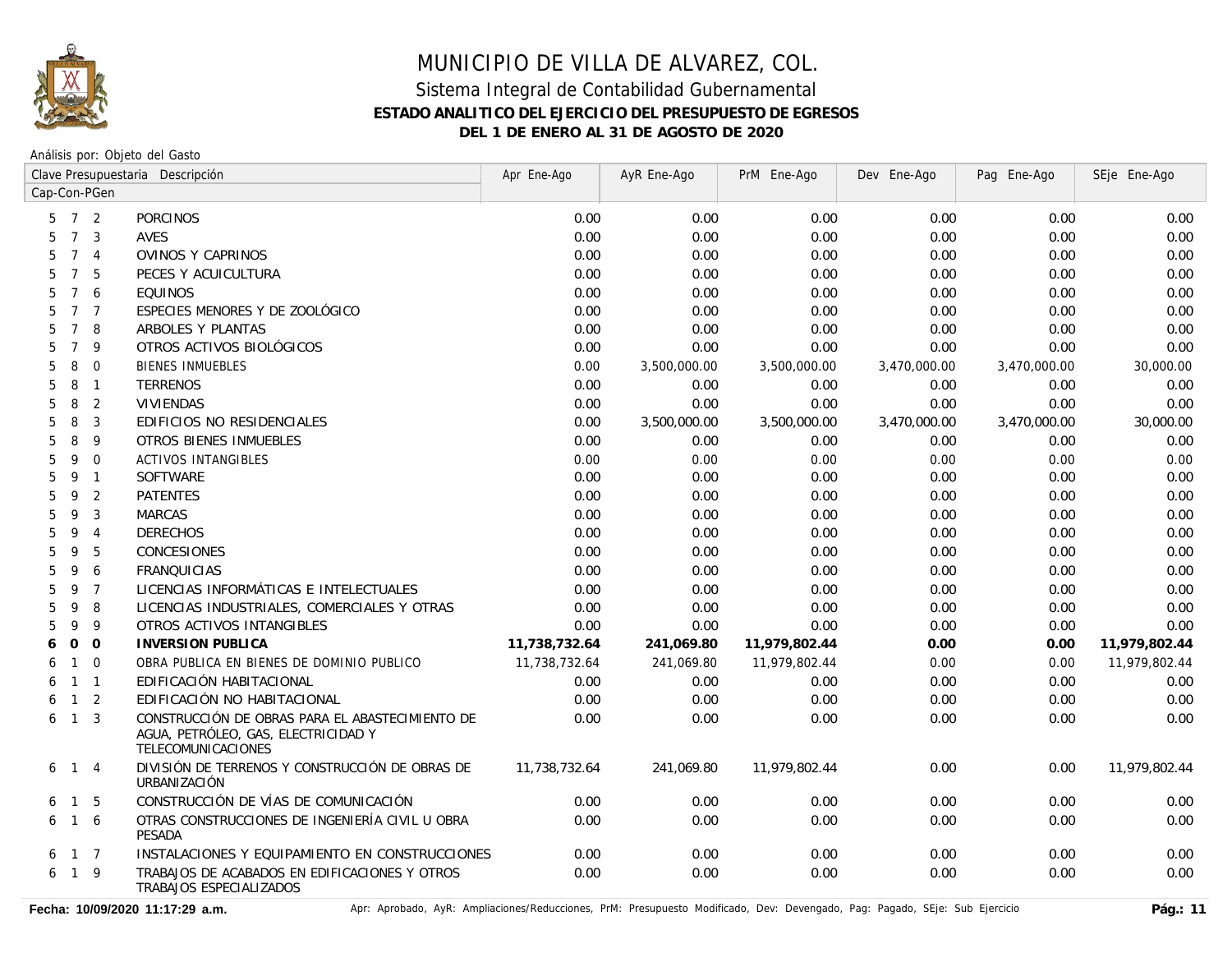

## MUNICIPIO DE VILLA DE ALVAREZ, COL. Sistema Integral de Contabilidad Gubernamental

# **ESTADO ANALITICO DEL EJERCICIO DEL PRESUPUESTO DE EGRESOS DEL 1 DE ENERO AL 31 DE AGOSTO DE 2020**

|             | Clave Presupuestaria Descripción |                 | Apr Ene-Ago                                                                                                                              | AyR Ene-Ago  | PrM Ene-Ago  | Dev Ene-Ago  | Pag Ene-Ago | SEje Ene-Ago |              |
|-------------|----------------------------------|-----------------|------------------------------------------------------------------------------------------------------------------------------------------|--------------|--------------|--------------|-------------|--------------|--------------|
|             |                                  | Cap-Con-PGen    |                                                                                                                                          |              |              |              |             |              |              |
|             | 6 2 0                            |                 | OBRA PUBLICA EN BIENES PROPIOS                                                                                                           | 0.00         | 0.00         | 0.00         | 0.00        | 0.00         | 0.00         |
| 6           |                                  | $2 \quad 1$     | EDIFICACIÓN HABITACIONAL                                                                                                                 | 0.00         | 0.00         | 0.00         | 0.00        | 0.00         | 0.00         |
| 6           |                                  | 2 <sub>2</sub>  | EDIFICACIÓN NO HABITACIONAL                                                                                                              | 0.00         | 0.00         | 0.00         | 0.00        | 0.00         | 0.00         |
| 6           |                                  | 2 <sup>3</sup>  | CONSTRUCCIÓN DE OBRAS PARA EL ABASTECIMIENTO DE<br>AGUA, PETRÓLEO, GAS, ELECTRICIDAD Y<br>TELECOMUNICACIONES                             | 0.00         | 0.00         | 0.00         | 0.00        | 0.00         | 0.00         |
|             | $6 \t2 \t4$                      |                 | DIVISIÓN DE TERRENOS Y CONSTRUCCIÓN DE OBRAS DE<br>URBANIZACIÓN                                                                          | 0.00         | 0.00         | 0.00         | 0.00        | 0.00         | 0.00         |
| 6           |                                  | 2 5             | CONSTRUCCIÓN DE VÍAS DE COMUNICACIÓN                                                                                                     | 0.00         | 0.00         | 0.00         | 0.00        | 0.00         | 0.00         |
| 6           |                                  | $2\overline{6}$ | OTRAS CONSTRUCCIONES DE INGENIERÍA CIVIL U OBRA<br>PESADA                                                                                | 0.00         | 0.00         | 0.00         | 0.00        | 0.00         | 0.00         |
| 6           |                                  | 2 7             | INSTALACIONES Y EQUIPAMIENTO EN CONSTRUCCIONES                                                                                           | 0.00         | 0.00         | 0.00         | 0.00        | 0.00         | 0.00         |
| 6           | 2 9                              |                 | TRABAJOS DE ACABADOS EN EDIFICACIONES Y OTROS<br>TRABAJOS ESPECIALIZADOS                                                                 | 0.00         | 0.00         | 0.00         | 0.00        | 0.00         | 0.00         |
| 6           |                                  | $3 \quad 0$     | PROYECTOS PRODUCTIVOS Y ACCIONES DE FOMENTO                                                                                              | 0.00         | 0.00         | 0.00         | 0.00        | 0.00         | 0.00         |
|             | $6 \t3 \t1$                      |                 | ESTUDIOS, FORMULACIÓN Y EVALUACIÓN DE PROYECTOS<br>PRODUCTIVOS NO INCLUIDOS EN CONCEPTOS<br>ANTERIORES DE ESTE CAPÍTULO                  | 0.00         | 0.00         | 0.00         | 0.00        | 0.00         | 0.00         |
|             | $6 \t3 \t2$                      |                 | EJECUCIÓN DE PROYECTOS PRODUCTIVOS NO INCLUIDOS<br>EN CONCEPTOS ANTERIORES DE ESTE CAPÍTULO                                              | 0.00         | 0.00         | 0.00         | 0.00        | 0.00         | 0.00         |
| $7^{\circ}$ |                                  | $0\quad 0$      | INVERSIONES FINANCIERAS Y OTRAS PROVISIONES                                                                                              | 3,333,333.36 | 2,047,893.40 | 5,381,226.76 | 0.00        | 0.00         | 5,381,226.76 |
|             | $7\quad1\quad0$                  |                 | INVERSIONES PARA EL FOMENTO DE ACTIVIDADES<br><b>PRODUCTIVAS</b>                                                                         | 0.00         | 0.00         | 0.00         | 0.00        | 0.00         | 0.00         |
|             | $7 \quad 1 \quad 1$              |                 | CRÉDITOS OTORGADOS POR ENTIDADES FEDERATIVAS Y<br>MUNICIPIOS AL SECTOR SOCIAL Y PRIVADO PARA EL<br>FOMENTO DE ACTIVIDADES PRODUCTIVAS    | 0.00         | 0.00         | 0.00         | 0.00        | 0.00         | 0.00         |
|             | 7 1 2                            |                 | CRÉDITOS OTORGADOS POR LAS ENTIDADES<br>FEDERATIVAS A MUNICIPIOS PARA EL FOMENTO DE<br>ACTIVIDADES PRODUCTIVAS                           | 0.00         | 0.00         | 0.00         | 0.00        | 0.00         | 0.00         |
|             | $7 2 0$                          |                 | ACCIONES Y PARTICIPACIONES DE CAPITAL                                                                                                    | 0.00         | 0.00         | 0.00         | 0.00        | 0.00         | 0.00         |
|             | $7 \quad 2 \quad 1$              |                 | ACCIONES Y PARTICIPACIONES DE CAPITAL EN<br>ENTIDADES PARAESTATALES NO EMPRESARIALES Y NO<br>FINANCIERAS CON FINES DE POLÍTICA ECONÓMICA | 0.00         | 0.00         | 0.00         | 0.00        | 0.00         | 0.00         |
|             | 7 2 2                            |                 | ACCIONES Y PARTICIPACIONES DE CAPITAL EN<br>ENTIDADES PARAESTATALES EMPRESARIALES Y NO<br>FINANCIERAS CON FINES DE POLÍTICA ECONÓMICA    | 0.00         | 0.00         | 0.00         | 0.00        | 0.00         | 0.00         |
|             | $7\quad 2\quad 3$                |                 | ACCIONES Y PARTICIPACIONES DE CAPITAL EN<br>INSTITUCIONES PARAESTATALES PÚBLICAS FINANCIERAS<br>CON FINES DE POLÍTICA ECONÓMICA          | 0.00         | 0.00         | 0.00         | 0.00        | 0.00         | 0.00         |
|             | $7 \quad 2 \quad 4$              |                 | ACCIONES Y PARTICIPACIONES DE CAPITAL EN EL                                                                                              | 0.00         | 0.00         | 0.00         | 0.00        | 0.00         | 0.00         |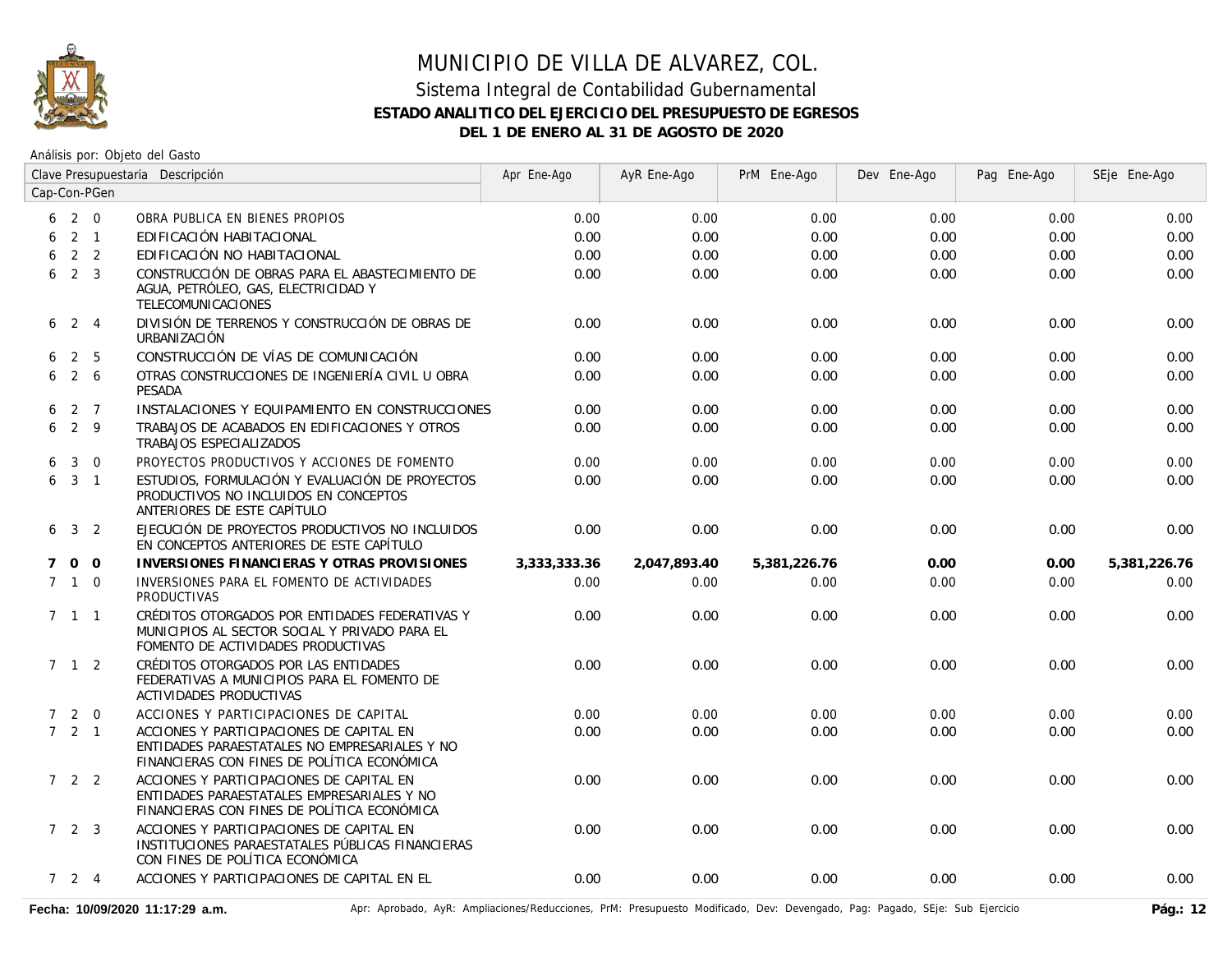

Análisis por: Objeto del Gasto

| Clave Presupuestaria Descripción |                     |                |                                                                                                                          | Apr Ene-Ago | AyR Ene-Ago | PrM Ene-Ago | Dev Ene-Ago | Pag Ene-Ago | SEje Ene-Ago |
|----------------------------------|---------------------|----------------|--------------------------------------------------------------------------------------------------------------------------|-------------|-------------|-------------|-------------|-------------|--------------|
| Cap-Con-PGen                     |                     |                |                                                                                                                          |             |             |             |             |             |              |
|                                  |                     |                | SECTOR PRIVADO CON FINES DE POLÍTICA ECONÓMICA                                                                           |             |             |             |             |             |              |
|                                  | 725                 |                | ACCIONES Y PARTICIPACIONES DE CAPITAL EN<br>ORGANISMOS INTERNACIONALES CON FINES DE<br>POLÍTICA ECONÓMICA                | 0.00        | 0.00        | 0.00        | 0.00        | 0.00        | 0.00         |
|                                  | 7 2 6               |                | ACCIONES Y PARTICIPACIONES DE CAPITAL EN EL<br>SECTOR EXTERNO CON FINES DE POLÍTICA ECONÓMICA                            | 0.00        | 0.00        | 0.00        | 0.00        | 0.00        | 0.00         |
|                                  | 7 2 7               |                | ACCIONES Y PARTICIPACIONES DE CAPITAL EN EL<br>SECTOR PÚBLICO CON FINES DE GESTIÓN DE LIQUIDEZ                           | 0.00        | 0.00        | 0.00        | 0.00        | 0.00        | 0.00         |
|                                  | 728                 |                | ACCIONES Y PARTICIPACIONES DE CAPITAL EN EL<br>SECTOR PRIVADO CON FINES DE GESTIÓN DE LIQUIDEZ                           | 0.00        | 0.00        | 0.00        | 0.00        | 0.00        | 0.00         |
|                                  | 7 2 9               |                | ACCIONES Y PARTICIPACIONES DE CAPITAL EN EL<br>SECTOR EXTERNO CON FINES DE GESTIÓN DE LIQUIDEZ                           | 0.00        | 0.00        | 0.00        | 0.00        | 0.00        | 0.00         |
| $7^{\circ}$                      | $\mathbf{3}$        | $\Omega$       | COMPRA DE TITULOS Y VALORES                                                                                              | 0.00        | 0.00        | 0.00        | 0.00        | 0.00        | 0.00         |
| $7^{\circ}$                      |                     | $3 \quad 1$    | <b>BONOS</b>                                                                                                             | 0.00        | 0.00        | 0.00        | 0.00        | 0.00        | 0.00         |
|                                  | $7 \quad 3 \quad 2$ |                | VALORES REPRESENTATIVOS DE DEUDA ADQUIRIDOS<br>CON FINES DE POLÍTICA ECONÓMICA                                           | 0.00        | 0.00        | 0.00        | 0.00        | 0.00        | 0.00         |
|                                  | $7 \quad 3 \quad 3$ |                | VALORES REPRESENTATIVOS DE DEUDA ADQUIRIDOS<br>CON FINES DE GESTIÓN DE LIQUIDEZ                                          | 0.00        | 0.00        | 0.00        | 0.00        | 0.00        | 0.00         |
|                                  | $7 \quad 3 \quad 4$ |                | OBLIGACIONES NEGOCIABLES ADQUIRIDAS CON FINES DE<br>POLÍTICA ECONÓMICA                                                   | 0.00        | 0.00        | 0.00        | 0.00        | 0.00        | 0.00         |
| 7                                |                     | 3 <sub>5</sub> | OBLIGACIONES NEGOCIABLES ADQUIRIDAS CON FINES DE<br>GESTIÓN DE LIQUIDEZ                                                  | 0.00        | 0.00        | 0.00        | 0.00        | 0.00        | 0.00         |
| $\mathcal{I}$                    | 3                   | 9              | OTROS VALORES                                                                                                            | 0.00        | 0.00        | 0.00        | 0.00        | 0.00        | 0.00         |
| $\overline{7}$                   | $\overline{4}$      | $\overline{0}$ | CONCESION DE PRESTAMOS                                                                                                   | 0.00        | 0.00        | 0.00        | 0.00        | 0.00        | 0.00         |
|                                  | 741                 |                | CONCESIÓN DE PRÉSTAMOS A ENTIDADES<br>PARAESTATALES NO EMPRESARIALES Y NO FINANCIERAS<br>CON FINES DE POLÍTICA ECONÓMICA | 0.00        | 0.00        | 0.00        | 0.00        | 0.00        | 0.00         |
| $7^{\circ}$                      |                     | $4\quad 2$     | CONCESIÓN DE PRÉSTAMOS A ENTIDADES<br>PARAESTATALES EMPRESARIALES Y NO FINANCIERAS<br>CON FINES DE POLÍTICA ECONÓMICA    | 0.00        | 0.00        | 0.00        | 0.00        | 0.00        | 0.00         |
|                                  | $7 \t4 \t3$         |                | CONCESIÓN DE PRÉSTAMOS A INSTITUCIONES<br>PARAESTATALES PÚBLICAS FINANCIERAS CON FINES DE<br>POLÍTICA ECONÓMICA          | 0.00        | 0.00        | 0.00        | 0.00        | 0.00        | 0.00         |
| $7^{\circ}$                      |                     | 4 4            | CONCESIÓN DE PRÉSTAMOS A ENTIDADES FEDERATIVAS<br>Y MUNICIPIOS CON FINES DE POLÍTICA ECONÓMICA                           | 0.00        | 0.00        | 0.00        | 0.00        | 0.00        | 0.00         |
| $7^{\circ}$                      |                     | 4 5            | CONCESIÓN DE PRÉSTAMOS AL SECTOR PRIVADO CON<br>FINES DE POLÍTICA ECONÓMICA                                              | 0.00        | 0.00        | 0.00        | 0.00        | 0.00        | 0.00         |
|                                  | 7 4 6               |                | CONCESIÓN DE PRÉSTAMOS AL SECTOR EXTERNO CON<br>FINES DE POLÍTICA ECONÓMICA                                              | 0.00        | 0.00        | 0.00        | 0.00        | 0.00        | 0.00         |
|                                  | 7 4 7               |                | CONCESIÓN DE PRÉSTAMOS AL SECTOR PÚBLICO CON                                                                             | 0.00        | 0.00        | 0.00        | 0.00        | 0.00        | 0.00         |

Fecha: 10/09/2020 11:17:29 a.m. **Aprical Access** Aprical AyR: Ampliaciones/Reducciones, PrM: Presupuesto Modificado, Dev: Devengado, Pag: Pagado, SEje: Sub Ejercicio Pág.: 13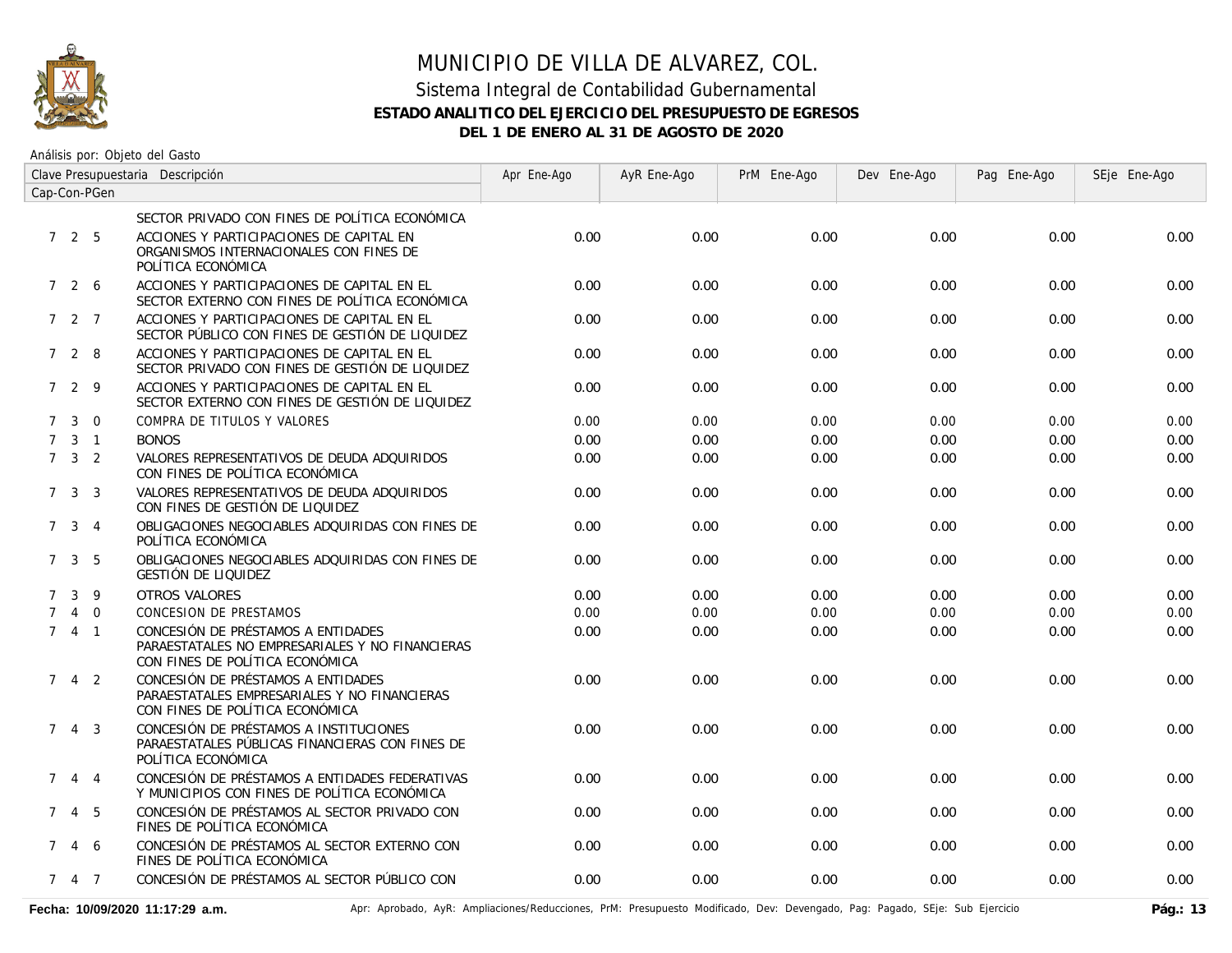

| Clave Presupuestaria Descripción |                   |                |                                                                              | Apr Ene-Ago  | AyR Ene-Ago  | PrM Ene-Ago  | Dev Ene-Ago | Pag Ene-Ago | SEje Ene-Ago |
|----------------------------------|-------------------|----------------|------------------------------------------------------------------------------|--------------|--------------|--------------|-------------|-------------|--------------|
| Cap-Con-PGen                     |                   |                |                                                                              |              |              |              |             |             |              |
|                                  |                   |                | FINES DE GESTIÓN DE LIQUIDEZ                                                 |              |              |              |             |             |              |
| $7^{\circ}$                      |                   | 4 8            | CONCESIÓN DE PRÉSTAMOS AL SECTOR PRIVADO CON<br>FINES DE GESTIÓN DE LIQUIDEZ | 0.00         | 0.00         | 0.00         | 0.00        | 0.00        | 0.00         |
| 7                                |                   | 4 9            | CONCESIÓN DE PRÉSTAMOS AL SECTOR EXTERNO CON<br>FINES DE GESTIÓN DE LIQUIDEZ | 0.00         | 0.00         | 0.00         | 0.00        | 0.00        | 0.00         |
|                                  | $7\quad 5\quad 0$ |                | INVERSIONES EN FIDEICOMISOS, MANDATOS Y OTROS<br>ANALOGOS                    | 0.00         | 0.00         | 0.00         | 0.00        | 0.00        | 0.00         |
|                                  | 7 <sub>5</sub>    | $\overline{1}$ | INVERSIONES EN FIDEICOMISOS DEL PODER EJECUTIVO                              | 0.00         | 0.00         | 0.00         | 0.00        | 0.00        | 0.00         |
| $7^{\circ}$                      | 5                 | 2              | INVERSIONES EN FIDEICOMISOS DEL PODER LEGISLATIVO                            | 0.00         | 0.00         | 0.00         | 0.00        | 0.00        | 0.00         |
| $7^{\circ}$                      | 5                 | $\overline{3}$ | INVERSIONES EN FIDEICOMISOS DEL PODER JUDICIAL                               | 0.00         | 0.00         | 0.00         | 0.00        | 0.00        | 0.00         |
| $7^{\circ}$                      | $5\overline{)}$   | $\overline{4}$ | INVERSIONES EN FIDEICOMISOS PÚBLICOS NO<br>EMPRESARIALES Y NO FINANCIEROS    | 0.00         | 0.00         | 0.00         | 0.00        | 0.00        | 0.00         |
|                                  | 7 5               | -5             | INVERSIONES EN FIDEICOMISOS PÚBLICOS<br>EMPRESARIALES Y NO FINANCIEROS       | 0.00         | 0.00         | 0.00         | 0.00        | 0.00        | 0.00         |
| 7                                | 5                 | 6              | INVERSIONES EN FIDEICOMISOS PÚBLICOS FINANCIEROS                             | 0.00         | 0.00         | 0.00         | 0.00        | 0.00        | 0.00         |
|                                  | 7 <sub>5</sub>    | $\overline{7}$ | INVERSIONES EN FIDEICOMISOS DE ENTIDADES<br><b>FEDERATIVAS</b>               | 0.00         | 0.00         | 0.00         | 0.00        | 0.00        | 0.00         |
| $\mathcal{I}$                    | 5                 | 8              | INVERSIONES EN FIDEICOMISOS DE MUNICIPIOS                                    | 0.00         | 0.00         | 0.00         | 0.00        | 0.00        | 0.00         |
| $\overline{7}$                   | 5                 | 9              | OTRAS INVERSIONES EN FIDEICOMISOS                                            | 0.00         | 0.00         | 0.00         | 0.00        | 0.00        | 0.00         |
| $\overline{7}$                   | 6                 | $\mathbf 0$    | OTRAS INVERSIONES FINANCIERAS                                                | 0.00         | 0.00         | 0.00         | 0.00        | 0.00        | 0.00         |
| $\overline{7}$                   | 6                 | $\overline{1}$ | DEPÓSITOS A LARGO PLAZO EN MONEDA NACIONAL                                   | 0.00         | 0.00         | 0.00         | 0.00        | 0.00        | 0.00         |
| $\mathcal{I}$                    | 6                 | 2              | DEPÓSITOS A LARGO PLAZO EN MONEDA EXTRANJERA                                 | 0.00         | 0.00         | 0.00         | 0.00        | 0.00        | 0.00         |
|                                  | 7 <sup>9</sup>    | $\Omega$       | PROVISIONES PARA CONTINGENCIAS Y OTRAS<br><b>EROGACIONES ESPECIALES</b>      | 3,333,333.36 | 2,047,893.40 | 5,381,226.76 | 0.00        | 0.00        | 5,381,226.76 |
|                                  | 7 9               | $\overline{1}$ | CONTINGENCIAS POR FENÓMENOS NATURALES                                        | 0.00         | 0.00         | 0.00         | 0.00        | 0.00        | 0.00         |
| $\overline{7}$                   | 9                 | 2              | CONTINGENCIAS SOCIOECONÓMICAS                                                | 3,333,333.36 | 2,047,893.40 | 5,381,226.76 | 0.00        | 0.00        | 5,381,226.76 |
| 7                                | 9                 | 9              | OTRAS EROGACIONES ESPECIALES                                                 | 0.00         | 0.00         | 0.00         | 0.00        | 0.00        | 0.00         |
| 8                                | $\Omega$          | $\Omega$       | PARTICIPACIONES Y APORTACIONES                                               | 0.00         | 0.00         | 0.00         | 0.00        | 0.00        | 0.00         |
| 8                                | $\mathbf{1}$      | $\overline{0}$ | <b>PARTICIPACIONES</b>                                                       | 0.00         | 0.00         | 0.00         | 0.00        | 0.00        | 0.00         |
| 8                                | $1 \quad 1$       |                | FONDO GENERAL DE PARTICIPACIONES                                             | 0.00         | 0.00         | 0.00         | 0.00        | 0.00        | 0.00         |
| 8                                | $\overline{1}$    | $\overline{2}$ | FONDO DE FOMENTO MUNICIPAL                                                   | 0.00         | 0.00         | 0.00         | 0.00        | 0.00        | 0.00         |
| 8                                | $\overline{1}$    | $\overline{3}$ | PARTICIPACIONES DE LAS ENTIDADES FEDERATIVAS A<br>LOS MUNICIPIOS             | 0.00         | 0.00         | 0.00         | 0.00        | 0.00        | 0.00         |
| 8                                | $1\quad 4$        |                | OTROS CONCEPTOS PARTICIPABLES DE LA FEDERACIÓN<br>A ENTIDADES FEDERATIVAS    | 0.00         | 0.00         | 0.00         | 0.00        | 0.00        | 0.00         |
| 8                                | $\overline{1}$    | - 5            | OTROS CONCEPTOS PARTICIPABLES DE LA FEDERACIÓN<br>A MUNICIPIOS               | 0.00         | 0.00         | 0.00         | 0.00        | 0.00        | 0.00         |
|                                  | 8 1 6             |                | CONVENIOS DE COLABORACIÓN ADMINISTRATIVA                                     | 0.00         | 0.00         | 0.00         | 0.00        | 0.00        | 0.00         |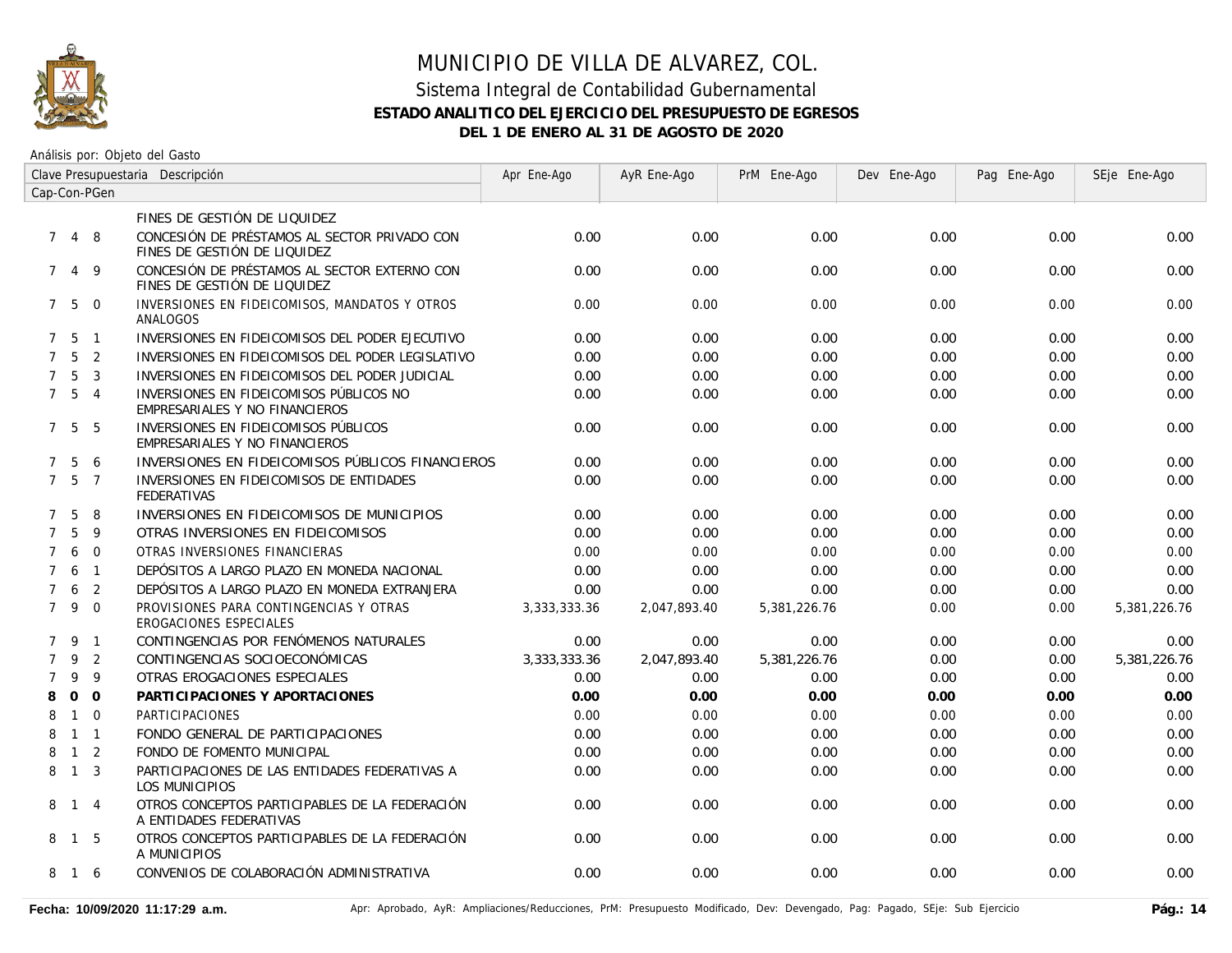

| Clave Presupuestaria Descripción |                     |                |                                                                                                             | Apr Ene-Ago   | AyR Ene-Ago | PrM Ene-Ago   | Dev Ene-Ago   | Pag Ene-Ago   | SEje Ene-Ago |
|----------------------------------|---------------------|----------------|-------------------------------------------------------------------------------------------------------------|---------------|-------------|---------------|---------------|---------------|--------------|
| Cap-Con-PGen                     |                     |                |                                                                                                             |               |             |               |               |               |              |
| 8                                | $3 \quad 0$         |                | APORTACIONES                                                                                                | 0.00          | 0.00        | 0.00          | 0.00          | 0.00          | 0.00         |
| 8                                | $3 \quad 1$         |                | APORTACIONES DE LA FEDERACIÓN A LAS ENTIDADES<br>FEDERATIVAS                                                | 0.00          | 0.00        | 0.00          | 0.00          | 0.00          | 0.00         |
| 8                                | 3 <sup>1</sup>      | $\overline{2}$ | APORTACIONES DE LA FEDERACIÓN A MUNICIPIOS                                                                  | 0.00          | 0.00        | 0.00          | 0.00          | 0.00          | 0.00         |
| 8                                |                     | 3 <sup>3</sup> | APORTACIONES DE LAS ENTIDADES FEDERATIVAS A LOS<br><b>MUNICIPIOS</b>                                        | 0.00          | 0.00        | 0.00          | 0.00          | 0.00          | 0.00         |
| 8                                |                     | $3 \quad 4$    | APORTACIONES PREVISTAS EN LEYES Y DECRETOS AL<br>SISTEMA DE PROTECCIÓN SOCIAL                               | 0.00          | 0.00        | 0.00          | 0.00          | 0.00          | 0.00         |
| 8                                |                     | 3 <sub>5</sub> | APORTACIONES PREVISTAS EN LEYES Y DECRETOS<br>COMPENSATORIAS A ENTIDADES FEDERATIVAS Y<br><b>MUNICIPIOS</b> | 0.00          | 0.00        | 0.00          | 0.00          | 0.00          | 0.00         |
| 8                                | 5                   | $\overline{0}$ | <b>CONVENIOS</b>                                                                                            | 0.00          | 0.00        | 0.00          | 0.00          | 0.00          | 0.00         |
| 8                                |                     | 5 <sub>1</sub> | CONVENIOS DE REASIGNACIÓN                                                                                   | 0.00          | 0.00        | 0.00          | 0.00          | 0.00          | 0.00         |
| 8                                | 5                   | $\overline{2}$ | CONVENIOS DE DESCENTRALIZACIÓN                                                                              | 0.00          | 0.00        | 0.00          | 0.00          | 0.00          | 0.00         |
| 8                                | 5                   | $\overline{3}$ | OTROS CONVENIOS                                                                                             | 0.00          | 0.00        | 0.00          | 0.00          | 0.00          | 0.00         |
| 9                                |                     | 0 <sub>0</sub> | <b>DEUDA PUBLICA</b>                                                                                        | 20,130,725.20 | 144,726.37  | 20,275,451.57 | 18,319,916.36 | 18,319,916.36 | 1,955,535.21 |
| 9                                |                     | $1 \quad 0$    | AMORTIZACION DE LA DEUDA PUBLICA                                                                            | 14,958,337.70 | 6,888.07    | 14,965,225.77 | 14,963,674.27 | 14,963,674.27 | 1,551.50     |
|                                  | 9 1 1               |                | AMORTIZACIÓN DE LA DEUDA INTERNA CON<br>INSTITUCIONES DE CRÉDITO                                            | 14,958,337.70 | 6,888.07    | 14,965,225.77 | 14,963,674.27 | 14,963,674.27 | 1,551.50     |
|                                  | 9 1 2               |                | AMORTIZACIÓN DE LA DEUDA INTERNA POR EMISIÓN DE<br>TÍTULOS Y VALORES                                        | 0.00          | 0.00        | 0.00          | 0.00          | 0.00          | 0.00         |
|                                  | 9 1 3               |                | AMORTIZACIÓN DE ARRENDAMIENTOS FINANCIEROS<br><b>NACIONALES</b>                                             | 0.00          | 0.00        | 0.00          | 0.00          | 0.00          | 0.00         |
|                                  | 9 1 4               |                | AMORTIZACIÓN DE LA DEUDA EXTERNA CON<br>INSTITUCIONES DE CRÉDITO                                            | 0.00          | 0.00        | 0.00          | 0.00          | 0.00          | 0.00         |
|                                  | 9 1 5               |                | AMORTIZACIÓN DE DEUDA EXTERNA CON ORGANISMOS<br><b>FINANCIEROS INTERNACIONALES</b>                          | 0.00          | 0.00        | 0.00          | 0.00          | 0.00          | 0.00         |
| 9                                | 1 6                 |                | AMORTIZACIÓN DE LA DEUDA BILATERAL                                                                          | 0.00          | 0.00        | 0.00          | 0.00          | 0.00          | 0.00         |
|                                  | $9 \t1 \t7$         |                | AMORTIZACIÓN DE LA DEUDA EXTERNA POR EMISIÓN DE<br>TÍTULOS Y VALORES                                        | 0.00          | 0.00        | 0.00          | 0.00          | 0.00          | 0.00         |
|                                  | 9 1 8               |                | AMORTIZACIÓN DE ARRENDAMIENTOS FINANCIEROS<br><b>INTERNACIONALES</b>                                        | 0.00          | 0.00        | 0.00          | 0.00          | 0.00          | 0.00         |
| 9                                |                     | $2 \quad 0$    | INTERESES DE LA DEUDA PUBLICA                                                                               | 4,172,387.50  | 137,838.30  | 4,310,225.80  | 3,356,242.09  | 3,356,242.09  | 953,983.71   |
|                                  | $9 \quad 2 \quad 1$ |                | INTERESES DE LA DEUDA INTERNA CON INSTITUCIONES<br>DE CRÉDITO                                               | 4,172,387.50  | 137,838.30  | 4,310,225.80  | 3,356,242.09  | 3,356,242.09  | 953,983.71   |
|                                  | 922                 |                | INTERESES DERIVADOS DE LA COLOCACIÓN DE TÍTULOS Y<br><b>VALORES</b>                                         | 0.00          | 0.00        | 0.00          | 0.00          | 0.00          | 0.00         |
| 9                                | 2 3                 |                | INTERESES POR ARRENDAMIENTOS FINANCIEROS<br><b>NACIONALES</b>                                               | 0.00          | 0.00        | 0.00          | 0.00          | 0.00          | 0.00         |